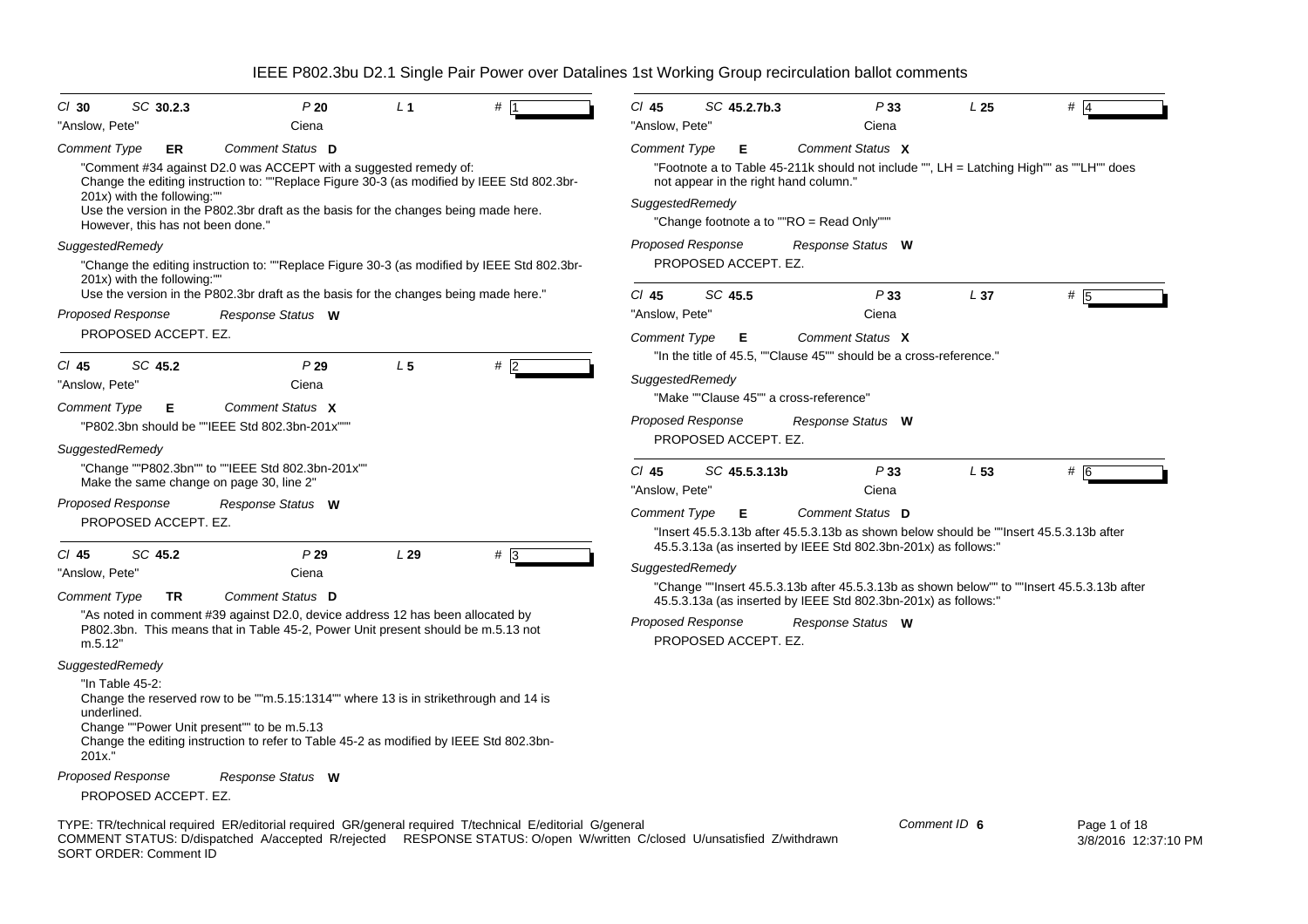|                            | SC 104.3                                   | P38                                                                                                                                                                                                                                                                                                                                             | L <sub>18</sub> |                                                                                            | $Cl$ 104                                               | SC 104.7                               | P <sub>0</sub>                                                                                          | $L_0$          |      |
|----------------------------|--------------------------------------------|-------------------------------------------------------------------------------------------------------------------------------------------------------------------------------------------------------------------------------------------------------------------------------------------------------------------------------------------------|-----------------|--------------------------------------------------------------------------------------------|--------------------------------------------------------|----------------------------------------|---------------------------------------------------------------------------------------------------------|----------------|------|
| $CI$ 104<br>"Anslow, Pete" |                                            | Ciena                                                                                                                                                                                                                                                                                                                                           |                 | #                                                                                          | "Brown, Matt"                                          |                                        | <b>APM</b>                                                                                              |                | # 10 |
| <b>Comment Type</b>        | Е<br>"The IEEE style manual contains:      | Comment Status D<br>""Digits should be separated into groups of three, counting from the decimal point toward                                                                                                                                                                                                                                   |                 | the left and right. The groups should be separated by a space, and not a comma, period, or | <b>Comment Type</b><br>SuggestedRemedy                 | Е                                      | Comment Status D<br>Draft 2.0 comment #56 was accepted but does not appear to have been implemented.    |                |      |
|                            |                                            | dash. If the magnitude of the number is less than one, the decimal point should be<br>preceded by a zero. In numbers of four digits, the space is not necessary, unless four-digit<br>numbers are grouped in a column with numbers of five digits or more.""                                                                                    |                 |                                                                                            | <b>Proposed Response</b>                               | Implement D2.0 comment #56.            | Response Status W                                                                                       |                |      |
| SuggestedRemedy            |                                            |                                                                                                                                                                                                                                                                                                                                                 |                 |                                                                                            |                                                        | PROPOSED ACCEPT. EZ.                   |                                                                                                         |                |      |
|                            | "Change ""1,360"" to ""1360"""             |                                                                                                                                                                                                                                                                                                                                                 |                 |                                                                                            | $Cl$ 104                                               | <b>SC</b>                              | P <sub>0</sub>                                                                                          | L <sub>0</sub> | # 11 |
| <b>Proposed Response</b>   |                                            | Response Status W                                                                                                                                                                                                                                                                                                                               |                 |                                                                                            | "Brown, Matt"                                          |                                        | <b>APM</b>                                                                                              |                |      |
|                            | PROPOSED ACCEPT. EZ.                       |                                                                                                                                                                                                                                                                                                                                                 |                 |                                                                                            | Comment Type                                           | Е                                      | Comment Status D<br>Draft 2.0 comment #55 was accepted but not appear to have been implemented.         |                |      |
| $CI$ 104                   | SC 104.8.2.2                               | P66                                                                                                                                                                                                                                                                                                                                             | L <sub>35</sub> | # 8                                                                                        | SuggestedRemedy                                        |                                        |                                                                                                         |                |      |
| "Anslow, Pete"             |                                            | Ciena                                                                                                                                                                                                                                                                                                                                           |                 |                                                                                            |                                                        | Implement D2.0 comment #55.            |                                                                                                         |                |      |
|                            | (PoDL)"" to match the title of Clause 104. | "Comment #49 against D2.0 was ACCEPT with a suggested remedy of:<br>In the title of 104.7, the first sentence of 104.7.1, in the Table in 104.7.2.2, and in the title<br>of 104.7.4, change the text after ""Clause 104,"" to ""Single-Pair Power over Data Lines<br>However, this has not been done in the Table in 104.7.2.2 (now 104.8.2.2)" |                 |                                                                                            | <b>Proposed Response</b><br>$Cl$ 104<br>"Dove, Daniel" | PROPOSED ACCEPT. EZ.<br>SC 104.4.6.2.1 | Response Status W<br>$P$ 48<br>Dove Networking Solut                                                    | $L$ 4          | # 13 |
| SuggestedRemedy            |                                            | "in the Table in 104.8.2.2, change the text after ""Clause 104,"" to ""Single-Pair Power over<br>Data Lines (PoDL)"" to match the title of Clause 104."                                                                                                                                                                                         |                 |                                                                                            | <b>Comment Type</b><br>enabled, ""                     | TR.                                    | Comment Status D<br>"The following is ambiguous ""During operation in any other state when the PSE is   |                |      |
| <b>Proposed Response</b>   | PROPOSED ACCEPT. EZ.                       | Response Status W                                                                                                                                                                                                                                                                                                                               |                 |                                                                                            | SuggestedRemedy                                        |                                        | "Change ""During operation in any other state when the PSE is enabled, "" to ""During                   |                |      |
| $CI$ 104<br>"Anslow, Pete" | SC 104.8.2.2                               | P66<br>Ciena                                                                                                                                                                                                                                                                                                                                    | $L$ 41          | $# \overline{9}$                                                                           | <b>Proposed Response</b>                               |                                        | operation in any state other than POWER_UP or POWER_ON when the PSE is enabled,"""<br>Response Status W |                |      |
| <b>Comment Type</b>        | Е                                          | Comment Status X<br>"The clean version of the draft has ""xx"" in red strikethrough font in the table in 104.8.2.2"                                                                                                                                                                                                                             |                 |                                                                                            |                                                        | PROPOSED ACCEPT. EZ.                   |                                                                                                         |                |      |
| SuggestedRemedy            |                                            | "Change ""802.3xxbu-201x"" to ""802.3bu-201x"""                                                                                                                                                                                                                                                                                                 |                 |                                                                                            |                                                        |                                        |                                                                                                         |                |      |
| <b>Proposed Response</b>   | PROPOSED ACCEPT. EZ.                       | Response Status W                                                                                                                                                                                                                                                                                                                               |                 |                                                                                            |                                                        |                                        |                                                                                                         |                |      |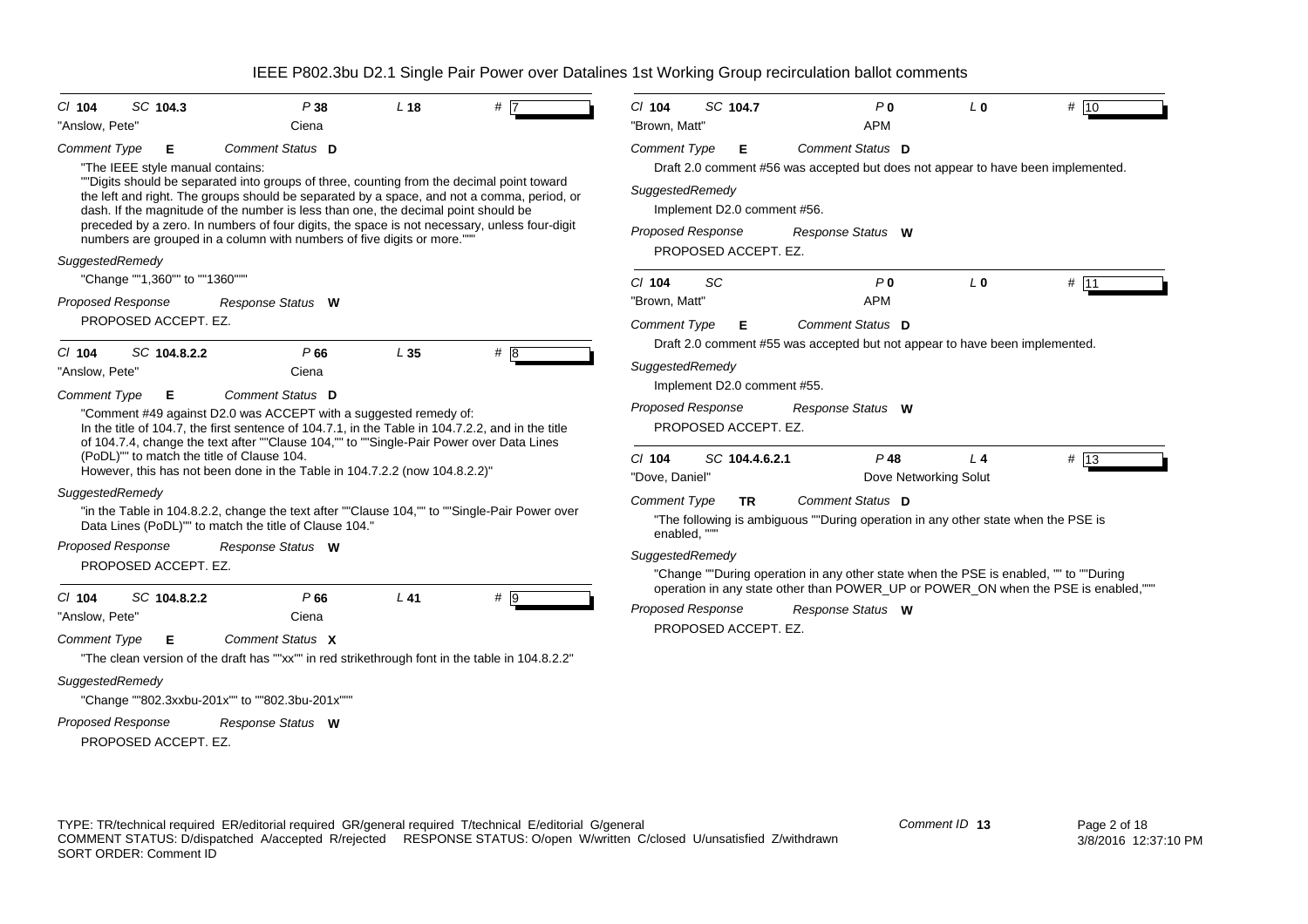| SC 104.5.3.3<br>$Cl$ 104<br>"Dove, Daniel"                                                                                                                                                                                                                                          | P <sub>52</sub><br>Dove Networking Solut                                                                                                                                                                                           | L43 | # 15 | $Cl$ 104<br>"Dove, Daniel"                  | SC 104.1                           |                                                                                                                                                                            | P35<br>Dove Networking Solut    | L <sub>1</sub> | #21                                                                                                                                                                                                                                                                                |
|-------------------------------------------------------------------------------------------------------------------------------------------------------------------------------------------------------------------------------------------------------------------------------------|------------------------------------------------------------------------------------------------------------------------------------------------------------------------------------------------------------------------------------|-----|------|---------------------------------------------|------------------------------------|----------------------------------------------------------------------------------------------------------------------------------------------------------------------------|---------------------------------|----------------|------------------------------------------------------------------------------------------------------------------------------------------------------------------------------------------------------------------------------------------------------------------------------------|
| <b>Comment Type</b><br><b>TR</b>                                                                                                                                                                                                                                                    | Comment Status D<br>"In the definition of sccp_reset_pulse, there is no detailed specification for this variable."                                                                                                                 |     |      | <b>Comment Type</b>                         | TR.                                | Comment Status D<br>The intro lacks a few elements of clarity                                                                                                              |                                 |                |                                                                                                                                                                                                                                                                                    |
| SuggestedRemedy<br>"Insert the following reference<br><b>Proposed Response</b><br>PROPOSED ACCEPT. EZ.                                                                                                                                                                              | ""a SCCP reset pulse per Figure 104-13 as described in 104.7.3.1"""<br>Response Status W                                                                                                                                           |     |      | SuggestedRemedy<br><b>Proposed Response</b> |                                    | "Replace ""two optional power entities, a Powered Device (PD) and Power Sourcing<br>PSE and PoDL PD will be referred to as PSE and PD respectively.""<br>Response Status W |                                 |                | Equipment (PSE), for use with supported Ethernet Physical Layers."" with ""two optional<br>power entities, a PoDL Powered Device (PD) and PoDL Power Sourcing Equipment (PSE),<br>for use with supported single-pair Ethernet Physical Layers. Throughout this clause, PoDL        |
| SC 104.5.3.6<br>CI 104<br>"Dove, Daniel"<br><b>Comment Type</b><br>Е                                                                                                                                                                                                                | P <sub>52</sub><br>Dove Networking Solut<br>Comment Status X                                                                                                                                                                       | L26 | # 16 | $Cl$ 104<br>"Dove, Daniel"                  | PROPOSED ACCEPT. EZ.<br>SC 104.1.2 |                                                                                                                                                                            | P35<br>Dove Networking Solut    | L38            | #22                                                                                                                                                                                                                                                                                |
| This is super-minor nit. The spacing of text within the state boxes is not consistent.<br>SuggestedRemedy<br>"If you have time, resize the boxes to fit the text with equal spacing on top/bottom of the<br>box relative to text."<br><b>Proposed Response</b><br>Response Status W |                                                                                                                                                                                                                                    |     |      | <b>Comment Type</b><br>SuggestedRemedy      | TR.                                | Comment Status D                                                                                                                                                           |                                 |                | I think its important to clarify that PoDL is intended for single-pair Ethernet Physical Layers<br>"Replace ""supported Ethernet Physical 38 Layers."" with ""supported single-pair Ethernet                                                                                       |
| PROPOSED ACCEPT. EZ.                                                                                                                                                                                                                                                                |                                                                                                                                                                                                                                    |     |      | <b>Proposed Response</b>                    | Physical 38 Layers."""             | Response Status W                                                                                                                                                          |                                 |                |                                                                                                                                                                                                                                                                                    |
| SC 104.5.3.6<br>$CI$ 104<br>"Dove, Daniel"<br><b>Comment Type</b><br><b>TR</b>                                                                                                                                                                                                      | P <sub>52</sub><br>Dove Networking Solut<br>Comment Status X                                                                                                                                                                       | L26 | # 17 |                                             | Physical Layers."                  | PROPOSED ACCEPT IN PRINCIPLE. EZ.<br>Replace "supported Ethernet Physical Layers." with "supported single-pair Ethernet                                                    |                                 |                |                                                                                                                                                                                                                                                                                    |
|                                                                                                                                                                                                                                                                                     | "There is a ""do_sccp_done"" statement in the DO_CLASSIFICATION state. I cannot<br>figure out what this means. do_sccp is a function. It should be called as do_sccp and then<br>perhaps an exit condition would be do_sccp_done." |     |      | $CI$ 104<br>"Dove, Daniel"                  | SC 104.4.3.6                       |                                                                                                                                                                            | $P$ 42<br>Dove Networking Solut | L <sub>5</sub> | $#$ 23                                                                                                                                                                                                                                                                             |
| SuggestedRemedy<br>"replace ""do_sccp_done"" with ""do_sccp""<br>(do_sccp_done * Vpd > Vsig_disable."                                                                                                                                                                               | Maybe, add ""do_sccp_done"" into logic with Vpd > Vsig_disable to leave the state.                                                                                                                                                 |     |      | <b>Comment Type</b>                         | <b>TR</b>                          | Comment Status D                                                                                                                                                           |                                 |                | "START variable is not defined and arguably unnecessary At worst, it removes the implicit<br>ability to return to DISABLED state at any time mr_pse_enable = false. The State Diagram<br>will naturally start at the DISABLED state, but cannot return there if the START variable |
| <b>Proposed Response</b><br>PROPOSED ACCEPT. EZ.                                                                                                                                                                                                                                    | Response Status W                                                                                                                                                                                                                  |     |      | SuggestedRemedy<br><b>Proposed Response</b> |                                    | were not true. If so, many arcs in the state diagram would be missing."<br>"Remove ""START"" variable from the diagram"<br>Response Status W                               |                                 |                |                                                                                                                                                                                                                                                                                    |
|                                                                                                                                                                                                                                                                                     |                                                                                                                                                                                                                                    |     |      | OBE 49.                                     |                                    | PROPOSED ACCEPT IN PRINCIPLE. EZ.                                                                                                                                          |                                 |                |                                                                                                                                                                                                                                                                                    |

TYPE: TR/technical required ER/editorial required GR/general required T/technical E/editorial G/general COMMENT STATUS: D/dispatched A/accepted R/rejected RESPONSE STATUS: O/open W/written C/closed U/unsatisfied Z/withdrawn SORT ORDER: Comment ID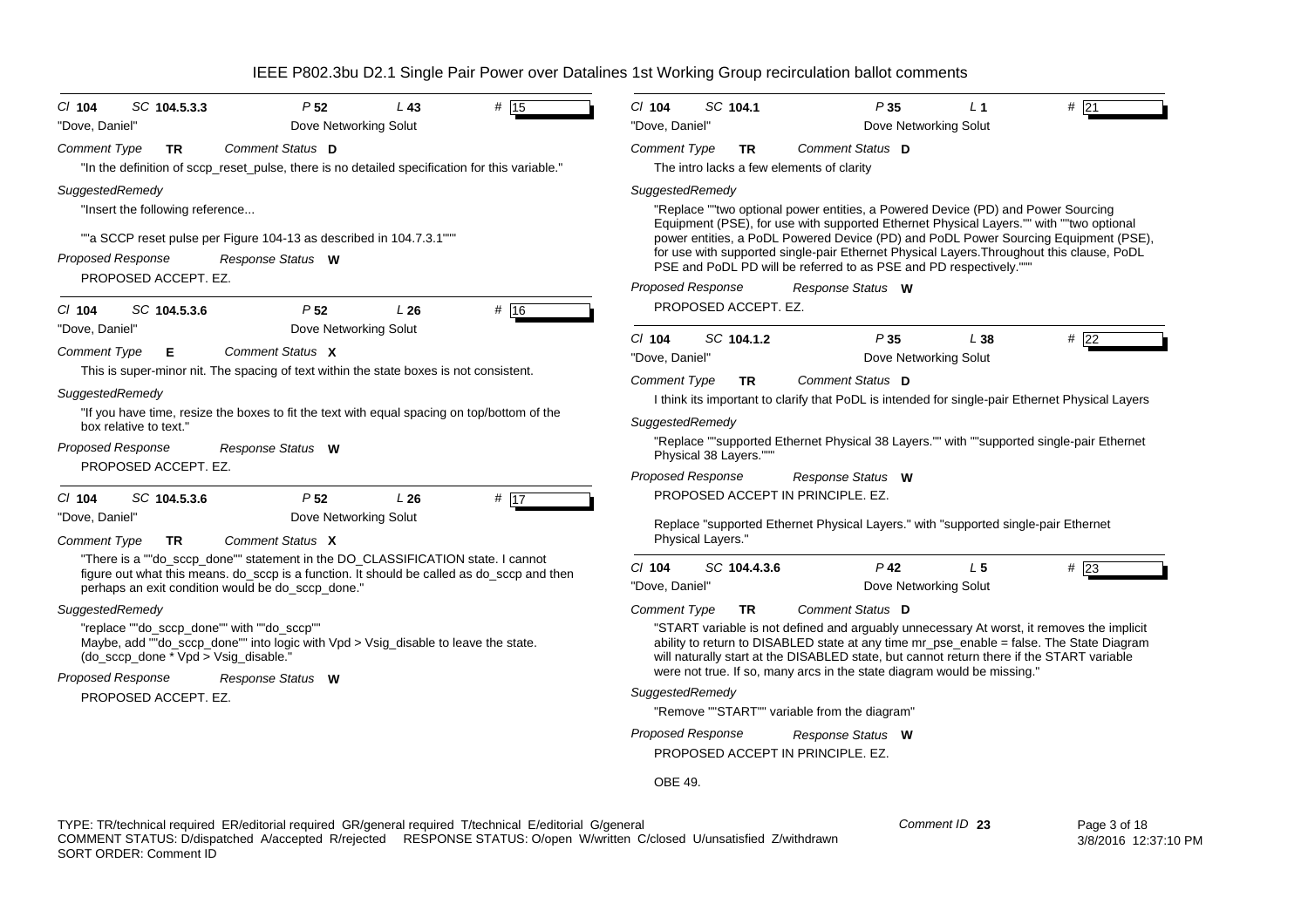|                                                                                                  | SC Intro<br>P <sub>3</sub><br>$Cl$ Intro<br>L <sub>55</sub><br>#28                                                                                                                                                                                          |
|--------------------------------------------------------------------------------------------------|-------------------------------------------------------------------------------------------------------------------------------------------------------------------------------------------------------------------------------------------------------------|
| Dove Networking Solut<br>"Dove, Daniel"                                                          | "Dove, Daniel"<br>Dove Networking Solut                                                                                                                                                                                                                     |
| Comment Status X<br>Comment Type<br>ER                                                           | Comment Status X<br><b>Comment Type</b><br><b>ER</b>                                                                                                                                                                                                        |
| detection_done is placed too far away from the arc.                                              | "The page numbering for intro material is inconsistent with other draft documents. See                                                                                                                                                                      |
| SuggestedRemedy                                                                                  | 802.3bm for instance, where intro page numbers are in roman numeral. What we call page<br>17 on our draft, should be page 1. All prior pages use Roman numerals."                                                                                           |
| Move it closer to the arc.                                                                       | SuggestedRemedy                                                                                                                                                                                                                                             |
| <b>Proposed Response</b><br>Response Status W                                                    | Reformat to consistency with existing standard                                                                                                                                                                                                              |
| PROPOSED ACCEPT. EZ.                                                                             | Proposed Response<br>Response Status W                                                                                                                                                                                                                      |
| #26<br>SC 104.7.4.5<br>P65<br>$L$ 46<br>$Cl$ 104                                                 | PROPOSED ACCEPT. EZ.                                                                                                                                                                                                                                        |
| "Dove, Daniel"<br>Dove Networking Solut                                                          | SC Intro<br>P <sub>12</sub><br>#29<br>C/ Intro<br>L <sub>13</sub>                                                                                                                                                                                           |
| Comment Status X<br><b>Comment Type</b><br>T.                                                    | "Dove, Daniel"<br>Dove Networking Solut                                                                                                                                                                                                                     |
| "Figure 104-17 refers to a ""modified preamble"" but I can find no reference elsewhere in        | Comment Status X<br><b>Comment Type</b><br>ER                                                                                                                                                                                                               |
| the spec to this term. I believe its an artifact of SCCP specification in industry data sheets." | "IEEE protocol for use of TM is to use it for the very first instance of a trademarked name.                                                                                                                                                                |
| SuggestedRemedy                                                                                  | For each of the IEEE Std's shown in this list, the TM should follow."                                                                                                                                                                                       |
| "Replace ""modified preamble"" with ""contents of the CLASS_TYPE_INFO Register"""                | SuggestedRemedy                                                                                                                                                                                                                                             |
| <b>Proposed Response</b><br>Response Status W<br>PROPOSED ACCEPT. EZ.                            | "Example replace IEEE Std 802.3bw-2015 with IEEE Std 802.3bwTM-2015, same for the<br>other trademarked names in this list. For IEEE Std 802.3bu, this may not be necessary<br>since it will appear earlier in the draft. In that location, the TM applies." |
| $P_3$<br>SC Intro<br>#27<br>L <sub>55</sub><br>$Cl$ Intro                                        | <b>Proposed Response</b><br>Response Status W                                                                                                                                                                                                               |
| "Dove, Daniel"<br>Dove Networking Solut                                                          | PROPOSED ACCEPT. EZ.                                                                                                                                                                                                                                        |
| Comment Status X<br>Comment Type<br>ER                                                           |                                                                                                                                                                                                                                                             |
| "The copyright and page number alignment is not consistent with IEEE 802.3-2015. They            | SC 104.4.4.1<br>$P$ 44<br>L44<br>$# \overline{32}$<br>C/ 104                                                                                                                                                                                                |
| should be opposing each other on the same line, above the statement ""unapproved IEEE            | Linear Technology Cor<br>"Gardner, Andrew"                                                                                                                                                                                                                  |
|                                                                                                  | Comment Status D<br>Comment Type<br><b>TR</b>                                                                                                                                                                                                               |
| standards draft"" with the number on right-side for odd pages, number on the lef- side for       |                                                                                                                                                                                                                                                             |
| even pages. See IEEE P802.3bm for example."                                                      | The detection short circuit current max of 30mA is relatively large compared to the                                                                                                                                                                         |
| SuggestedRemedy                                                                                  | maximum allowed detection current of 16mA. Minimizing the maximum current that can                                                                                                                                                                          |
| Reformat to consistency with existing standard                                                   | flow during detection and sleep is desirable.                                                                                                                                                                                                               |
| <b>Proposed Response</b><br>Response Status W<br>PROPOSED ACCEPT. EZ.                            | SuggestedRemedy<br>Reduce the short circuit current (ISC) max from 30mA to 20mA                                                                                                                                                                             |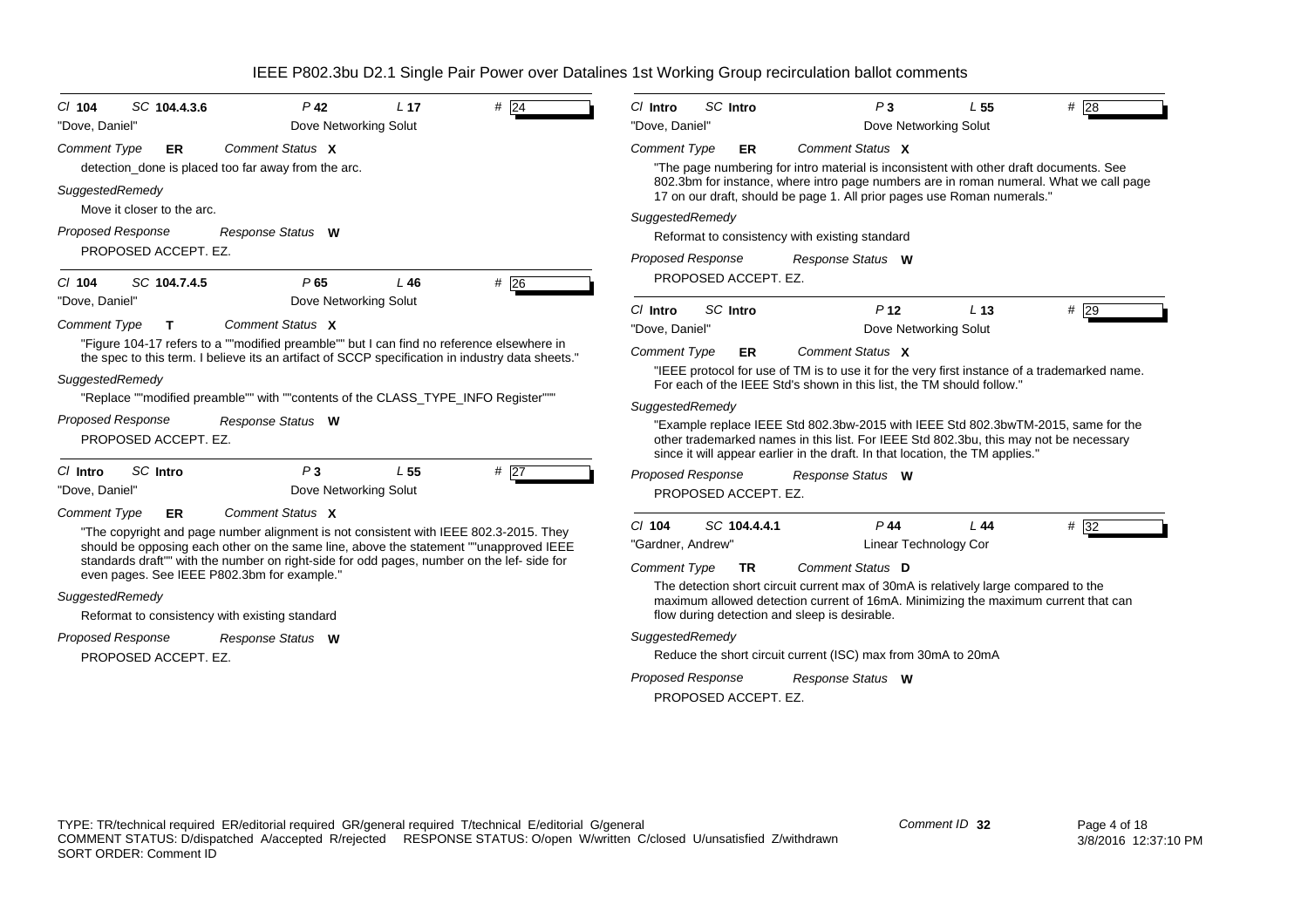| SC 104.5.6<br>$CI$ 104<br>"Gardner, Andrew"                                                                                      | P <sub>54</sub><br>L30<br>Linear Technology                                       | # 34 | SC 104.7.2<br>$P$ 60<br># 38<br>$Cl$ 104<br>L4<br>"Gardner, Andrew"<br>Linear Technology Cor                                                  |
|----------------------------------------------------------------------------------------------------------------------------------|-----------------------------------------------------------------------------------|------|-----------------------------------------------------------------------------------------------------------------------------------------------|
| <b>Comment Type</b><br><b>TR</b>                                                                                                 | <b>Comment Status D</b><br>There's no symbol indicated for item 6b in table 104-6 |      | Comment Status D<br><b>Comment Type</b><br>ER<br>Font size in Figure 104-12 is less than 9 point.                                             |
| SuggestedRemedy<br>Add a symbol as CIN Class                                                                                     |                                                                                   |      | SuggestedRemedy<br>Increase font size as needed.                                                                                              |
| Proposed Response<br>PROPOSED ACCEPT. EZ.                                                                                        | Response Status W                                                                 |      | <b>Proposed Response</b><br>Response Status W<br>PROPOSED ACCEPT. EZ.                                                                         |
| SC 104.7.1<br>$CI$ 104                                                                                                           | P <sub>59</sub><br>$L$ 16                                                         | # 36 | OBE by 10.                                                                                                                                    |
| "Gardner, Andrew"<br><b>Comment Type</b><br>ER                                                                                   | Linear Technology Cor<br>Comment Status D                                         |      | $#$ 43<br>$Cl$ 104<br>SC 104.7.3.4<br>$P$ 62<br>L <sub>48</sub><br>Linear Technology Cor<br>"Gardner, Andrew"                                 |
| Font size in Figure 104-11 is less than 9 point.<br>SuggestedRemedy<br>Increase font size as needed.<br><b>Proposed Response</b> | Response Status W                                                                 |      | Comment Type<br>Comment Status D<br><b>TR</b><br>There is no min limit on the logic low threshold<br>SuggestedRemedy<br>Set the min to 0V     |
| PROPOSED ACCEPT. EZ.<br>OBE by 10.                                                                                               |                                                                                   |      | <b>Proposed Response</b><br>Response Status W<br>PROPOSED ACCEPT. EZ.                                                                         |
| SC 104.7.2<br>$CI$ 104<br>"Gardner, Andrew"                                                                                      | P60<br>L <sub>1</sub><br>Linear Technology Cor                                    | # 37 | SC 104.7.3.4<br>P62<br>$#$ 44<br>$Cl$ 104<br>L62<br>Linear Technology Cor<br>"Gardner, Andrew"                                                |
| <b>Comment Type</b><br><b>TR</b><br>Figure 104-12 has the PSE PI shorted out                                                     | Comment Status D                                                                  |      | Comment Status D<br><b>Comment Type</b><br><b>TR</b><br>Several of the items in Table 104-7 are not referenced by Clause 104.7 baseline text. |
| SuggestedRemedy                                                                                                                  | Place switch controlled by TX output between PI+ and PI-                          |      | SuggestedRemedy<br>Add references as needed to Clause 104.7.                                                                                  |
| <b>Proposed Response</b><br>PROPOSED ACCEPT. EZ.                                                                                 | Response Status W                                                                 |      | Proposed Response<br>Response Status W<br>PROPOSED ACCEPT IN PRINCIPLE. EZ.                                                                   |
|                                                                                                                                  |                                                                                   |      | OBE 82.                                                                                                                                       |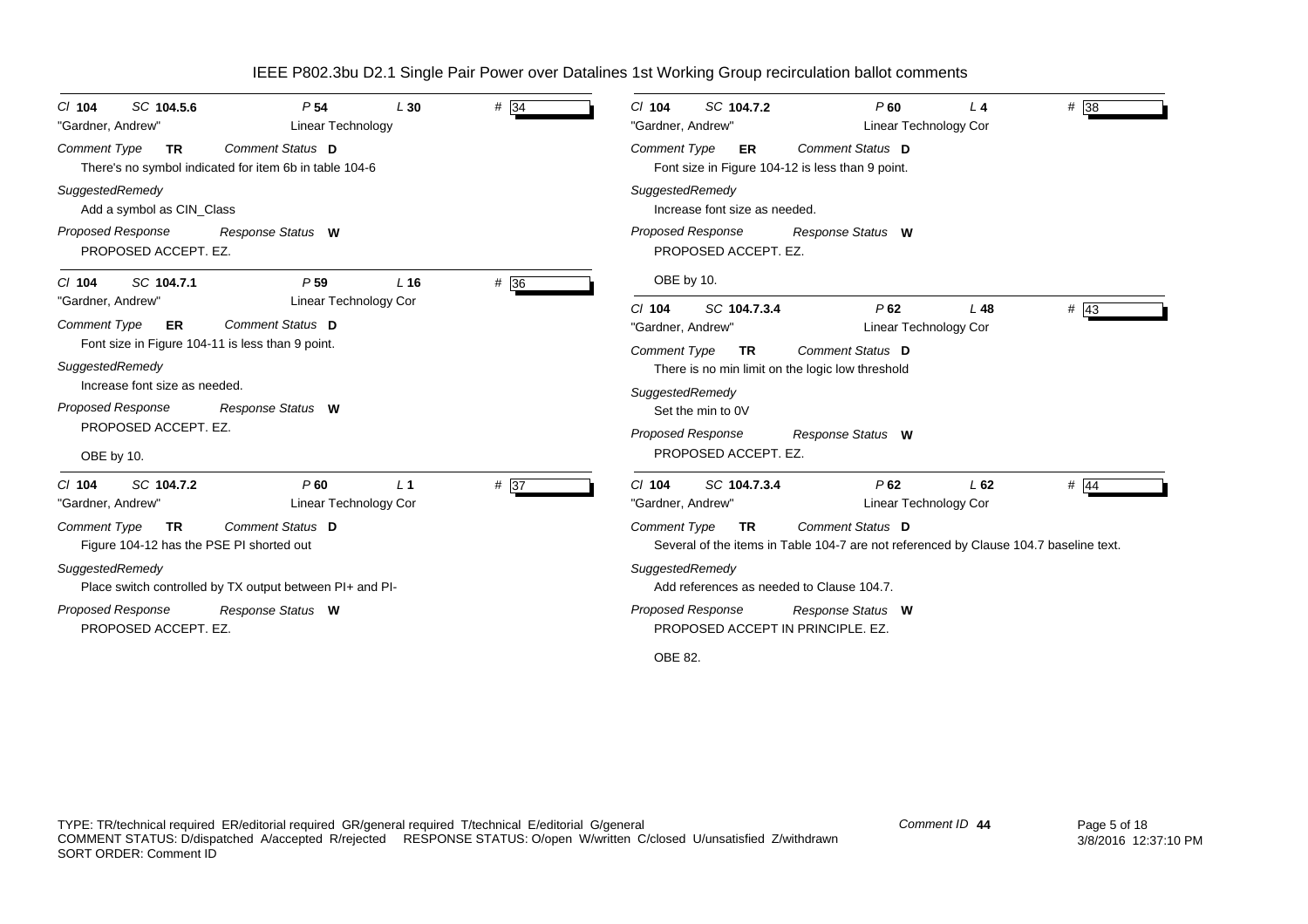| Comment Type<br>Comment Status D<br>unsatisfied<br><b>Comment Type</b><br><b>TR</b><br>Change in return loss specificaiton will effect current BroadR-reach compliant 100Mbps<br>PHY's. It should be left to the PHY vendor to determine if the PHY's can tolerate a higher<br>return loss at < 2Mhz and not be forced by the specification. Impact of this would be<br>different PHY's working with different inductor values. This choice should be left to the<br>vendors.<br>SuggestedRemedy<br>which has to<br>Remove degradation in return loss from 1 to 2MHz. This comment is only for 100Base-T1<br>definition if th<br>Proposed Response<br>Response Status W<br>PROPOSED REJECT. EZ.<br>SC 45.2.7b.2.1<br>P31<br># 47<br>$CI$ 45<br>L45<br>SuggestedRemed<br>"Law, David"<br><b>Hewlett Packard Enter</b><br>Suggest that<br>Comment Status D<br><b>Comment Type</b><br>т<br>The definition of the Power Removed (13.1.15) bit and the Overload (13.1.11) bit are<br>identical. Both state that 'This bit shall be set to one when the PSE state diagram (see<br>Figure 104-4) enters the state OVERLOAD.'.<br>SuggestedRemedy<br><b>Update PICS</b><br>Since these two bits are repetitively redundant remove either the Power Removed or<br>Overload bit.<br><b>Proposed Respor</b><br>Proposed Response<br>Response Status W<br>PROPOSED ACCEPT IN PRINCIPLE, EZ. | $Cl$ 104<br>Joseph A. | SC 104.6.3.1 | P <sub>57</sub> | $L$ Eq 1 | # 46 | SC<br>$CI$ 45<br>"Law, David"                                                          |
|---------------------------------------------------------------------------------------------------------------------------------------------------------------------------------------------------------------------------------------------------------------------------------------------------------------------------------------------------------------------------------------------------------------------------------------------------------------------------------------------------------------------------------------------------------------------------------------------------------------------------------------------------------------------------------------------------------------------------------------------------------------------------------------------------------------------------------------------------------------------------------------------------------------------------------------------------------------------------------------------------------------------------------------------------------------------------------------------------------------------------------------------------------------------------------------------------------------------------------------------------------------------------------------------------------------------------------------------------------------------------------|-----------------------|--------------|-----------------|----------|------|----------------------------------------------------------------------------------------|
|                                                                                                                                                                                                                                                                                                                                                                                                                                                                                                                                                                                                                                                                                                                                                                                                                                                                                                                                                                                                                                                                                                                                                                                                                                                                                                                                                                                 |                       |              |                 |          |      | "Subclause 4<br>(see Figure 1<br><b>RESTART du</b><br>variable beind<br>however is co  |
|                                                                                                                                                                                                                                                                                                                                                                                                                                                                                                                                                                                                                                                                                                                                                                                                                                                                                                                                                                                                                                                                                                                                                                                                                                                                                                                                                                                 |                       |              |                 |          |      | pi_detecting <                                                                         |
|                                                                                                                                                                                                                                                                                                                                                                                                                                                                                                                                                                                                                                                                                                                                                                                                                                                                                                                                                                                                                                                                                                                                                                                                                                                                                                                                                                                 |                       |              |                 |          |      | state change                                                                           |
|                                                                                                                                                                                                                                                                                                                                                                                                                                                                                                                                                                                                                                                                                                                                                                                                                                                                                                                                                                                                                                                                                                                                                                                                                                                                                                                                                                                 |                       |              |                 |          |      | taken the pi_o<br>Isn't it the tran<br>a Classificatio                                 |
|                                                                                                                                                                                                                                                                                                                                                                                                                                                                                                                                                                                                                                                                                                                                                                                                                                                                                                                                                                                                                                                                                                                                                                                                                                                                                                                                                                                 |                       |              |                 |          |      |                                                                                        |
|                                                                                                                                                                                                                                                                                                                                                                                                                                                                                                                                                                                                                                                                                                                                                                                                                                                                                                                                                                                                                                                                                                                                                                                                                                                                                                                                                                                 |                       |              |                 |          |      |                                                                                        |
|                                                                                                                                                                                                                                                                                                                                                                                                                                                                                                                                                                                                                                                                                                                                                                                                                                                                                                                                                                                                                                                                                                                                                                                                                                                                                                                                                                                 |                       |              |                 |          |      | Figure 104-4)<br>to the pi dete<br>asserted true<br>the PSE state<br><b>CLASSIFICA</b> |
|                                                                                                                                                                                                                                                                                                                                                                                                                                                                                                                                                                                                                                                                                                                                                                                                                                                                                                                                                                                                                                                                                                                                                                                                                                                                                                                                                                                 |                       |              |                 |          |      |                                                                                        |
|                                                                                                                                                                                                                                                                                                                                                                                                                                                                                                                                                                                                                                                                                                                                                                                                                                                                                                                                                                                                                                                                                                                                                                                                                                                                                                                                                                                 |                       |              |                 |          |      |                                                                                        |
| OBE 103.                                                                                                                                                                                                                                                                                                                                                                                                                                                                                                                                                                                                                                                                                                                                                                                                                                                                                                                                                                                                                                                                                                                                                                                                                                                                                                                                                                        |                       |              |                 |          |      | <b>PROPOSED</b>                                                                        |

| $CI$ 45             | SC 45.2.7b.2.4 | P 32                         | / 17 | #<br> 48 |
|---------------------|----------------|------------------------------|------|----------|
| "Law. David"        |                | <b>Hewlett Packard Enter</b> |      |          |
| <b>Comment Type</b> |                | Comment Status D             |      |          |

5.2.7b.2.4 states that '... bit shall be set to one when the PSE state diagram ()4-4) transitions directly from the state CLASSIFICATION\_EVAL to Le to the pi\_detecting variable being asserted false and the pi\_sleeping g asserted true.'. The transition from CLASSIFICATION\_EVAL to RESTART  $\frac{1}{2}$  on the valid class + !power\_available'. Further, the actions  $\le$  TRUE and pi\_sleeping  $\le$  FALSE are executed in the DETECTION state be passed through to get to the CLASSIFICATION\_EVAL state, and no other d these variables prior to the CLASSIFICATION\_EVAL state. Hence by e transitions directly from the state CLASSIFICATION\_EVAL to RESTART is detecting variable cannot be false and the pi\_sleeping variable cannot be true. nsition from CLASSIFICATION to RESTART due to tclass\_timer\_done that is on timeout condition, so should this be the condition that sets this bit."

#### *SuggestedRemedy*

The Class Timeout bit shall be set to one when the PSE state diagram (see transitions directly from the state CLASSIFICATION\_EVAL to RESTART due ecting variable being asserted false and the pi\_sleeping variable being .' should be changed to read ' The Class Timeout bit shall be set to one when diagram (see Figure 104-4) transitions directly from the state TION to RESTART due to tclass\_timer\_done.'.

item PODLM5 to match.

*Proposed Response* ACCEPT F7 *Response Status* **W**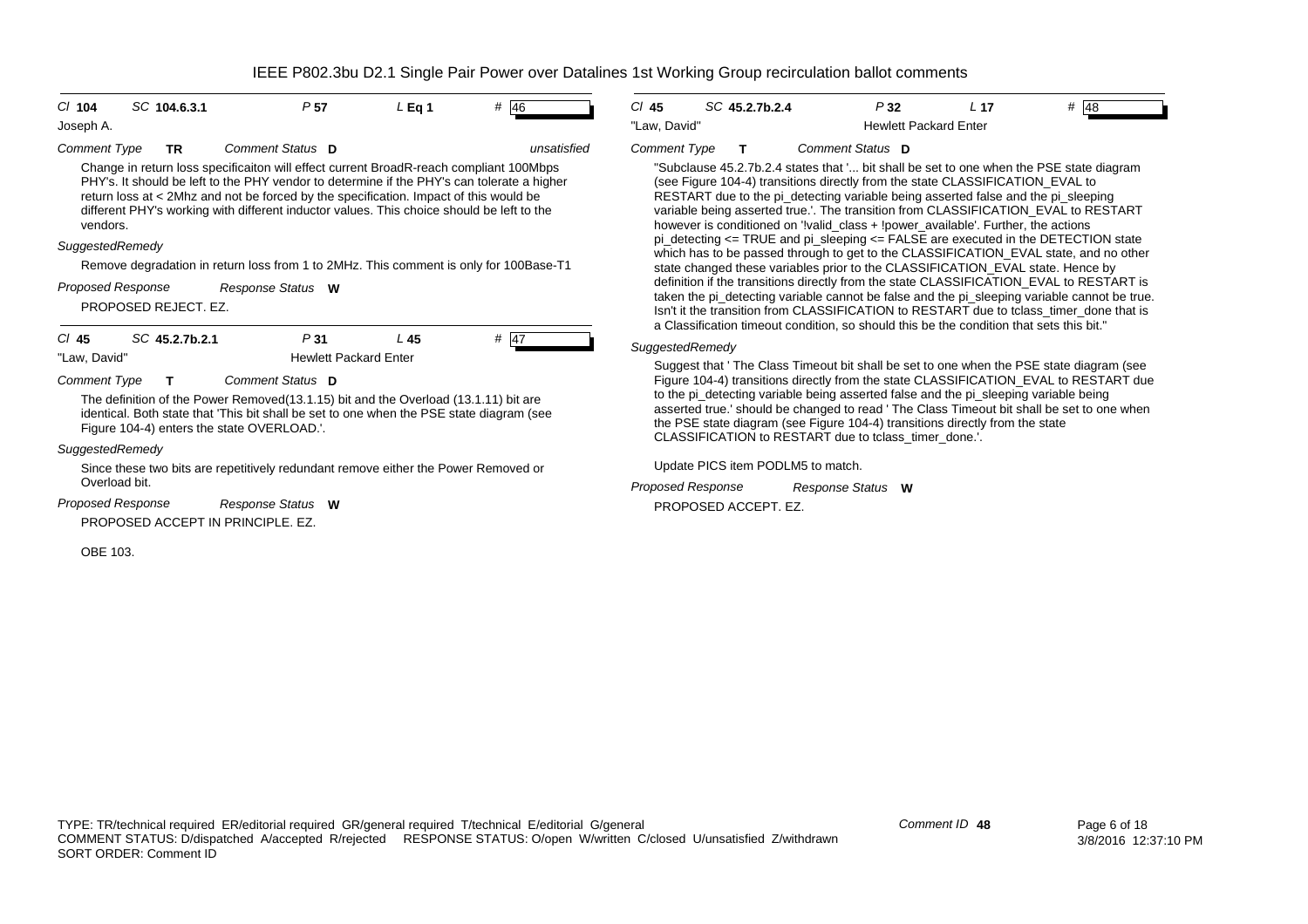| C/ 104                                                 | SC 104.4.3.6                                                                                                                                                                                                                                                                                                                                                                                                                                                                                                                                                                                                                                                                                                                                                                                                    | $P$ 42                                 | L <sub>5</sub> | $#$ 49 | $CI$ 45                                                   |                     | SC 45.2.7a.2.1                                                    |                                        | P30               | L26                                                                                                                                                                                                                                                                                                                                                   | # 51                                                                                                                                                                                                |
|--------------------------------------------------------|-----------------------------------------------------------------------------------------------------------------------------------------------------------------------------------------------------------------------------------------------------------------------------------------------------------------------------------------------------------------------------------------------------------------------------------------------------------------------------------------------------------------------------------------------------------------------------------------------------------------------------------------------------------------------------------------------------------------------------------------------------------------------------------------------------------------|----------------------------------------|----------------|--------|-----------------------------------------------------------|---------------------|-------------------------------------------------------------------|----------------------------------------|-------------------|-------------------------------------------------------------------------------------------------------------------------------------------------------------------------------------------------------------------------------------------------------------------------------------------------------------------------------------------------------|-----------------------------------------------------------------------------------------------------------------------------------------------------------------------------------------------------|
|                                                        |                                                                                                                                                                                                                                                                                                                                                                                                                                                                                                                                                                                                                                                                                                                                                                                                                 | <b>Hewlett Packard Enter</b>           |                |        |                                                           |                     |                                                                   |                                        |                   |                                                                                                                                                                                                                                                                                                                                                       |                                                                                                                                                                                                     |
| "Law, David"<br><b>Comment Type</b><br>SuggestedRemedy | Т<br>"The entry in to the DISABLED state is condition by on open arrow with the condition<br>'START * !mr_pse_enable'. The variable 'START' is not defined anywhere, assume this<br>should really be something like 'pse_reset'. Further, subclause 45.2.7b.1.2 'PSE Enable'<br>and the definition of the mr_pse_enable variable in subclause 104.4.3.3 'Variables' both<br>state that when FALSE the operation of the PSE is disabled. If this is the case its inverse<br>can't be locally ANDed with another variable here otherwise the PSE will only be disabled<br>once mr pse enable is FALSE and the other variable is TRUE. Assume this AND<br>condition should actually be an OR condition."<br>Suggest that:<br>[1] A new state diagram variable 'pse_reset' is added. It is defined as 'Controls the | Comment Status D                       |                |        | "Remein, Duane"<br><b>Comment Type</b><br>SuggestedRemedy | defined in 45.2.""  | <b>TR</b><br>normative language here."<br>quoted above will read: | entirety and cannot be made mandatory. | Comment Status D  | 'ERROR.' The Power Denied bit shall be implemented with latching high behavior as<br>Given that you've not opened the PICS for CI 45 I infer that you don't wish to include<br>"Change ""shall be"" to ""is"" in 12 places in 45.2.7a.2.x. For example the statements<br>"This bit is set to one when the PSE state diagram (Figure 104-4) enters the | unsatisfied<br>"The use of the term shall here implies CL 45 is mandated. Clause 45 is optional in it's<br>"This bit shall be set to one when the PSE state diagram (Figure 104-4) enters the state |
|                                                        | resetting of the PSE state diagram. Condition that is TRUE until such time as the power<br>supply for the device that contains the PSE overall state diagrams has reached the<br>operating region. It is also TRUE when implementation-specific reasons require reset of<br>PSE functionality.'.<br>[2] Change the conditions on the open arrow entry to the DISABLED state to be 'pse_reset<br>+ !mr_pse_enable'.<br><b>Proposed Response</b>                                                                                                                                                                                                                                                                                                                                                                  |                                        |                |        | <b>Proposed Response</b>                                  | defined in 45.2.""" | PROPOSED REJECT. EZ.                                              |                                        | Response Status W |                                                                                                                                                                                                                                                                                                                                                       | state'ERROR.' The Power Removed bit is implemented with latching high behavior as                                                                                                                   |
|                                                        | PROPOSED ACCEPT. EZ.                                                                                                                                                                                                                                                                                                                                                                                                                                                                                                                                                                                                                                                                                                                                                                                            | Response Status W                      |                |        | mandatory.                                                |                     |                                                                   |                                        |                   | Implementation of 45.2.7.b is optional. If it is implemented, the 'shalls' in CL 45 are                                                                                                                                                                                                                                                               |                                                                                                                                                                                                     |
| See 23.                                                |                                                                                                                                                                                                                                                                                                                                                                                                                                                                                                                                                                                                                                                                                                                                                                                                                 |                                        |                |        |                                                           |                     |                                                                   |                                        |                   |                                                                                                                                                                                                                                                                                                                                                       |                                                                                                                                                                                                     |
| $CI$ 104<br>"Law, David'                               | SC 104.4.3.6                                                                                                                                                                                                                                                                                                                                                                                                                                                                                                                                                                                                                                                                                                                                                                                                    | $P$ 42<br><b>Hewlett Packard Enter</b> | L36            | # 50   |                                                           |                     |                                                                   |                                        |                   |                                                                                                                                                                                                                                                                                                                                                       |                                                                                                                                                                                                     |
| <b>Comment Type</b>                                    | $\mathbf T$<br>It appears that the variable 'mfvs_timeout' is not defined in subclause 104.4.3.3 'Variables'.                                                                                                                                                                                                                                                                                                                                                                                                                                                                                                                                                                                                                                                                                                   | Comment Status D                       |                |        |                                                           |                     |                                                                   |                                        |                   |                                                                                                                                                                                                                                                                                                                                                       |                                                                                                                                                                                                     |
| SuggestedRemedy                                        | Add a definition for the variable 'mfvs_timeout' in subclause 104.4.3.3 'Variables'.                                                                                                                                                                                                                                                                                                                                                                                                                                                                                                                                                                                                                                                                                                                            |                                        |                |        |                                                           |                     |                                                                   |                                        |                   |                                                                                                                                                                                                                                                                                                                                                       |                                                                                                                                                                                                     |
| <b>Proposed Response</b>                               | PROPOSED ACCEPT IN PRINCIPLE. EZ.                                                                                                                                                                                                                                                                                                                                                                                                                                                                                                                                                                                                                                                                                                                                                                               | Response Status W                      |                |        |                                                           |                     |                                                                   |                                        |                   |                                                                                                                                                                                                                                                                                                                                                       |                                                                                                                                                                                                     |
|                                                        | mfvs_timeout definition has a typo - change spelling from 'mvfs_timeout' to 'mfvs_timeout'<br>in definitions section of PSE SD.                                                                                                                                                                                                                                                                                                                                                                                                                                                                                                                                                                                                                                                                                 |                                        |                |        |                                                           |                     |                                                                   |                                        |                   |                                                                                                                                                                                                                                                                                                                                                       |                                                                                                                                                                                                     |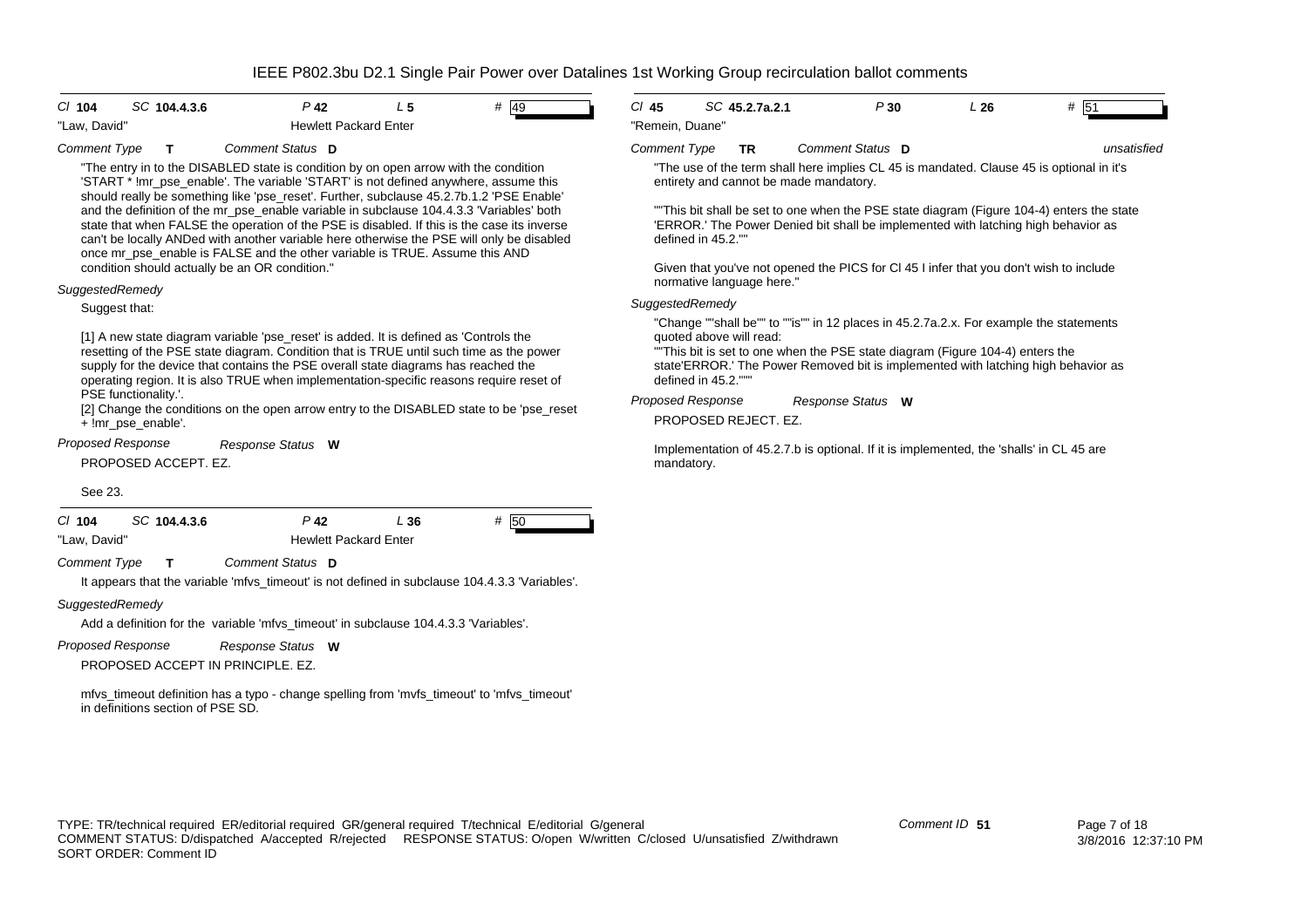| SC 104.5<br>$CI$ 104                                                                                                                                                                                                                          | $P$ 49                                                                                                                                                                                                                                                                                                            | L <sub>14</sub> | # 53 | $Cl$ 104                                                                                                                                             |              | SC 104.5.6.2             | P <sub>55</sub>                                                                                                                                                                                                                                                                  | L39             | # 54 |
|-----------------------------------------------------------------------------------------------------------------------------------------------------------------------------------------------------------------------------------------------|-------------------------------------------------------------------------------------------------------------------------------------------------------------------------------------------------------------------------------------------------------------------------------------------------------------------|-----------------|------|------------------------------------------------------------------------------------------------------------------------------------------------------|--------------|--------------------------|----------------------------------------------------------------------------------------------------------------------------------------------------------------------------------------------------------------------------------------------------------------------------------|-----------------|------|
| "Schindler, Fred"                                                                                                                                                                                                                             | Seen Simply                                                                                                                                                                                                                                                                                                       |                 |      | "Scruton, Peter"                                                                                                                                     |              |                          | University of New Ham                                                                                                                                                                                                                                                            |                 |      |
| <b>Comment Type</b><br>ER                                                                                                                                                                                                                     | Comment Status D                                                                                                                                                                                                                                                                                                  |                 |      | <b>Comment Type</b>                                                                                                                                  |              | Е                        | Comment Status D                                                                                                                                                                                                                                                                 |                 |      |
| "Draft 2.0 comment 343:<br>The existing text,<br>""A device that is capable of becoming a PD may or may not have the ability to draw power<br>from an alternate power source and, if doing so, may or may not require power from the<br>PL''' | "A PD that requires detection and power-up shall draw current in the range of IWakeup_PD<br>for at least TWakeup_PD when Vsleep_PD min < VPD < Vsleep max as specified in Table<br>104-3 and Table 104-6, respectively.<br>Saying respectively here doesn't seem right there are more than two terms being talked |                 |      |                                                                                                                                                      |              |                          |                                                                                                                                                                                                                                                                                  |                 |      |
|                                                                                                                                                                                                                                               | is not clear. The existing text has unnecessary words and also appears to cover                                                                                                                                                                                                                                   |                 |      |                                                                                                                                                      |              |                          | about and the order doesn't seem to help                                                                                                                                                                                                                                         |                 |      |
|                                                                                                                                                                                                                                               | something that is not a PD in the same sentence that is trying to define a PD. For<br>example, a device capable of being a PD and is capable of drawing power from an                                                                                                                                             |                 |      | SuggestedRemedy                                                                                                                                      |              |                          |                                                                                                                                                                                                                                                                                  |                 |      |
|                                                                                                                                                                                                                                               | alternate power source may not require from power the PI. Which will result in a<br>disconnect because the device is no longer a PD. The proposed text focus on what a PD                                                                                                                                         |                 |      |                                                                                                                                                      |              | delete, respectively""   |                                                                                                                                                                                                                                                                                  |                 |      |
| is.                                                                                                                                                                                                                                           |                                                                                                                                                                                                                                                                                                                   |                 |      | <b>Proposed Response</b>                                                                                                                             |              |                          | Response Status W                                                                                                                                                                                                                                                                |                 |      |
| The accepted text was,                                                                                                                                                                                                                        |                                                                                                                                                                                                                                                                                                                   |                 |      |                                                                                                                                                      |              | PROPOSED ACCEPT. EZ.     |                                                                                                                                                                                                                                                                                  |                 |      |
|                                                                                                                                                                                                                                               | ""A device that is capable of becoming a PD may have the ability to draw power from an<br>alternate power source. A PD using an alternate power source may simultaneously require                                                                                                                                 |                 |      | Cl <sub>1</sub>                                                                                                                                      |              | SC 1.4.330a              | P <sub>17</sub>                                                                                                                                                                                                                                                                  | L <sub>52</sub> | # 55 |
| power from the PI.""                                                                                                                                                                                                                          |                                                                                                                                                                                                                                                                                                                   |                 |      | "Scruton, Peter"                                                                                                                                     |              |                          | University of New Ham                                                                                                                                                                                                                                                            |                 |      |
|                                                                                                                                                                                                                                               | Most of the room supported the recommended change. Only one person wanted the<br>maintenance request that I stated I would not do.                                                                                                                                                                                |                 |      | <b>Comment Type</b>                                                                                                                                  |              | ER                       | Comment Status D<br>"Currently states: ""PoDL PSE: A DTE device that provides the power to a single twisted<br>pair link section. DTE powering is intended to provide a single 100BASE-T1 or 1000BASE-                                                                           |                 |      |
| Task Force.                                                                                                                                                                                                                                   | The PAR and 5-criteria for .3bu do not require consistent text between, Clauses 104 and<br>33. The proposed correction should be implemented as was generally accepted by the                                                                                                                                     |                 |      |                                                                                                                                                      | these data"" |                          | T1 device with a unified interface for both the data it requires and the power to process                                                                                                                                                                                        |                 |      |
| I have updated the solution to better convey what a PD is.                                                                                                                                                                                    |                                                                                                                                                                                                                                                                                                                   |                 |      | A few things on this.<br>- I would think the PSE may more typically be a switch and thus a DCE that may have<br>multiple PIs to power different PDs. |              |                          |                                                                                                                                                                                                                                                                                  |                 |      |
| SuggestedRemedy                                                                                                                                                                                                                               |                                                                                                                                                                                                                                                                                                                   |                 |      |                                                                                                                                                      |              |                          | - I think the second sentence should have power to operate and process data.                                                                                                                                                                                                     |                 |      |
| "Replace the called out text with,<br>from an alternate power source.""                                                                                                                                                                       | ""A device that is capable of becoming a PD may have the ability to draw power from an<br>alternate power source. A PD requiring power from the PI may simultaneously draw power                                                                                                                                  |                 |      | SuggestedRemedy                                                                                                                                      |              |                          |                                                                                                                                                                                                                                                                                  |                 |      |
| Proposed Response<br>PROPOSED ACCEPT. EZ.                                                                                                                                                                                                     | Response Status W                                                                                                                                                                                                                                                                                                 |                 |      |                                                                                                                                                      |              | the power to operate.""" | "PoDL PSE: A device that provides power to a PoDL PD, connected via a single twisted<br>pair link section. DTE powering is intended to provide a single 100BASE-T1 or 1000BASE-<br>T1 device with a unified interface for both the reception and transmission of data as well as |                 |      |

*Proposed Response Response Status* **W**

PROPOSED ACCEPT. EZ.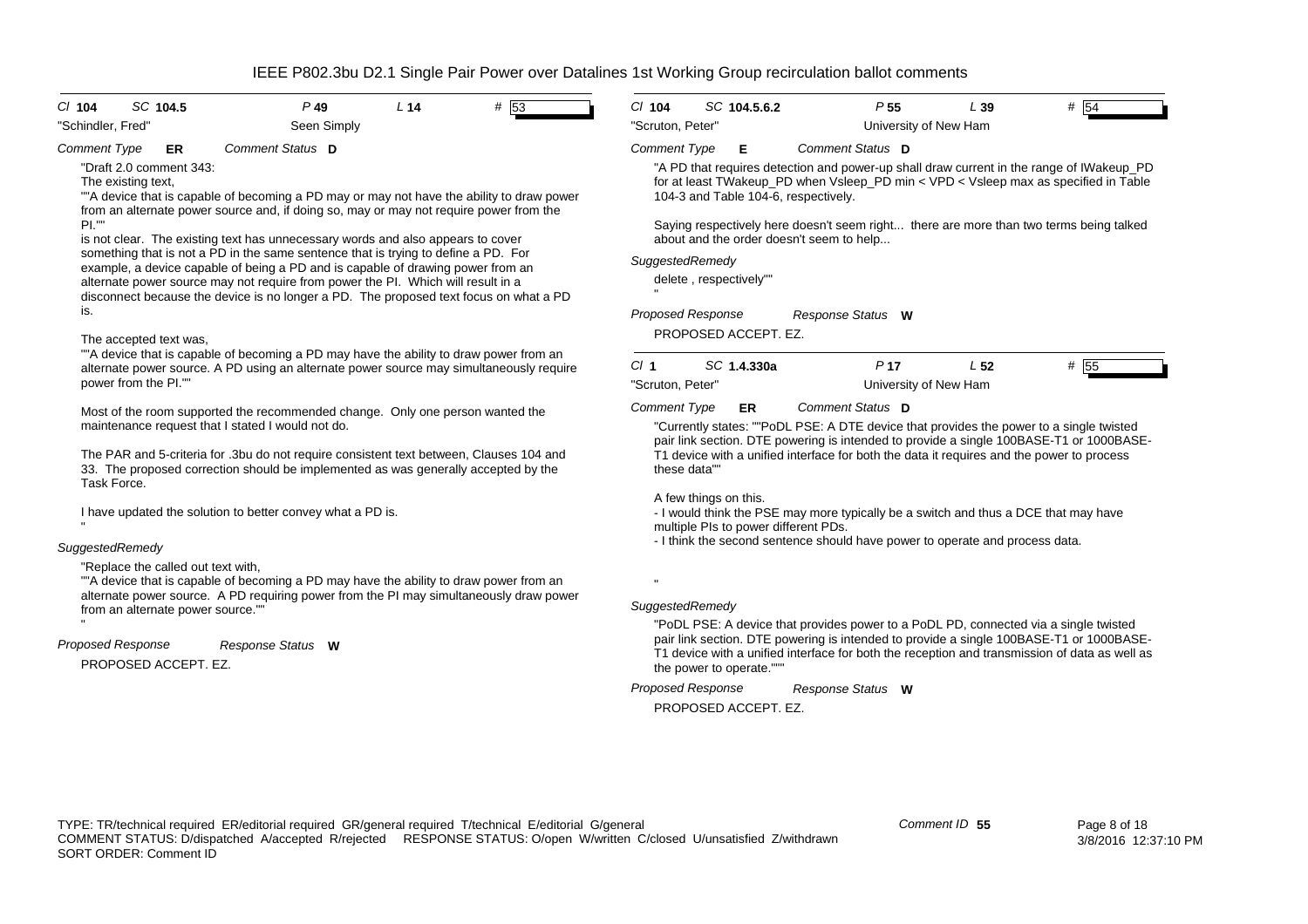| # 56<br>SC 104.8.4.2<br>P67<br>L <sub>52</sub><br>$CI$ 104<br>"Scruton, Peter"<br>University of New Ham                                                                                                                                                                                                                                                                                                                                          | P68<br># 59<br>C/ 104<br>SC 104.8.4.2<br>L30<br>"Scruton, Peter"<br>University of New Ham                                                                                                                                                                                                                                                                |
|--------------------------------------------------------------------------------------------------------------------------------------------------------------------------------------------------------------------------------------------------------------------------------------------------------------------------------------------------------------------------------------------------------------------------------------------------|----------------------------------------------------------------------------------------------------------------------------------------------------------------------------------------------------------------------------------------------------------------------------------------------------------------------------------------------------------|
| Comment Status D<br><b>Comment Type</b><br>Е<br>In PSE4:<br>Reference to Table 104-3 should be 104-2                                                                                                                                                                                                                                                                                                                                             | Comment Status D<br><b>Comment Type</b><br>Е<br>"PSE12<br>""With one of the attributes as specified in Table 104-7 under all conditions""                                                                                                                                                                                                                |
| SuggestedRemedy<br>change to 104-2                                                                                                                                                                                                                                                                                                                                                                                                               | This should be Table 104-5                                                                                                                                                                                                                                                                                                                               |
| <b>Proposed Response</b><br>Response Status W<br>PROPOSED ACCEPT. EZ.                                                                                                                                                                                                                                                                                                                                                                            | SuggestedRemedy<br>change to 104-5                                                                                                                                                                                                                                                                                                                       |
| # 57<br>SC 104.8.4.2<br>P68<br>L <sub>4</sub><br>$CI$ 104<br>"Scruton, Peter"<br>University of New Ham                                                                                                                                                                                                                                                                                                                                           | <b>Proposed Response</b><br>Response Status W<br>PROPOSED ACCEPT. EZ.                                                                                                                                                                                                                                                                                    |
| Comment Status D<br><b>Comment Type</b><br>Е<br>"PSE6<br>""Within Ivalid current range, as specified in Table 104-3, when connected to a valid PD<br>detection signature as specified in Table 104-6""<br>Ivalid is in 104-2"<br>SuggestedRemedy<br>"Within Ivalid current range, as specified in Table 104-2, when connected to a valid PD<br>detection signature as specified in Table 104-6"<br><b>Proposed Response</b><br>Response Status W | $Cl$ 104<br>P69<br># 60<br>SC 104.8.4.2<br>L21<br>University of New Ham<br>"Scruton, Peter"<br>Comment Status D<br><b>Comment Type</b><br>Е<br>"PSE27<br>""Defined as TOff in Table 104-5""<br>Should be Table 104-3<br>SuggestedRemedy<br>make it Table 104-3                                                                                           |
| PROPOSED ACCEPT. EZ.<br># 58<br>P68<br>L <sub>13</sub><br>$CI$ 104<br>SC 104.8.4.2                                                                                                                                                                                                                                                                                                                                                               | <b>Proposed Response</b><br>Response Status W<br>PROPOSED ACCEPT. EZ.                                                                                                                                                                                                                                                                                    |
| "Scruton, Peter"<br>University of New Ham<br>Comment Status D<br>Comment Type<br>Е<br>PSE <sub>8</sub><br>Reference to Table 104-3 should be 104-2<br>SuggestedRemedy<br>change to 104-2<br>Proposed Response<br>Response Status W<br>PROPOSED ACCEPT. EZ.                                                                                                                                                                                       | C/ 104<br>$P$ 70<br>L <sub>5</sub><br># 61<br>SC 104.8.4.3<br>University of New Ham<br>"Scruton, Peter"<br>Comment Status D<br>Comment Type<br>Е<br>"PD1<br>As defined in Table 104-2 for each relevant system class<br>should be 104-1"<br>SuggestedRemedy<br>make it be 104-1<br><b>Proposed Response</b><br>Response Status W<br>PROPOSED ACCEPT. EZ. |

TYPE: TR/technical required ER/editorial required GR/general required T/technical E/editorial G/general COMMENT STATUS: D/dispatched A/accepted R/rejected RESPONSE STATUS: O/open W/written C/closed U/unsatisfied Z/withdrawn SORT ORDER: Comment ID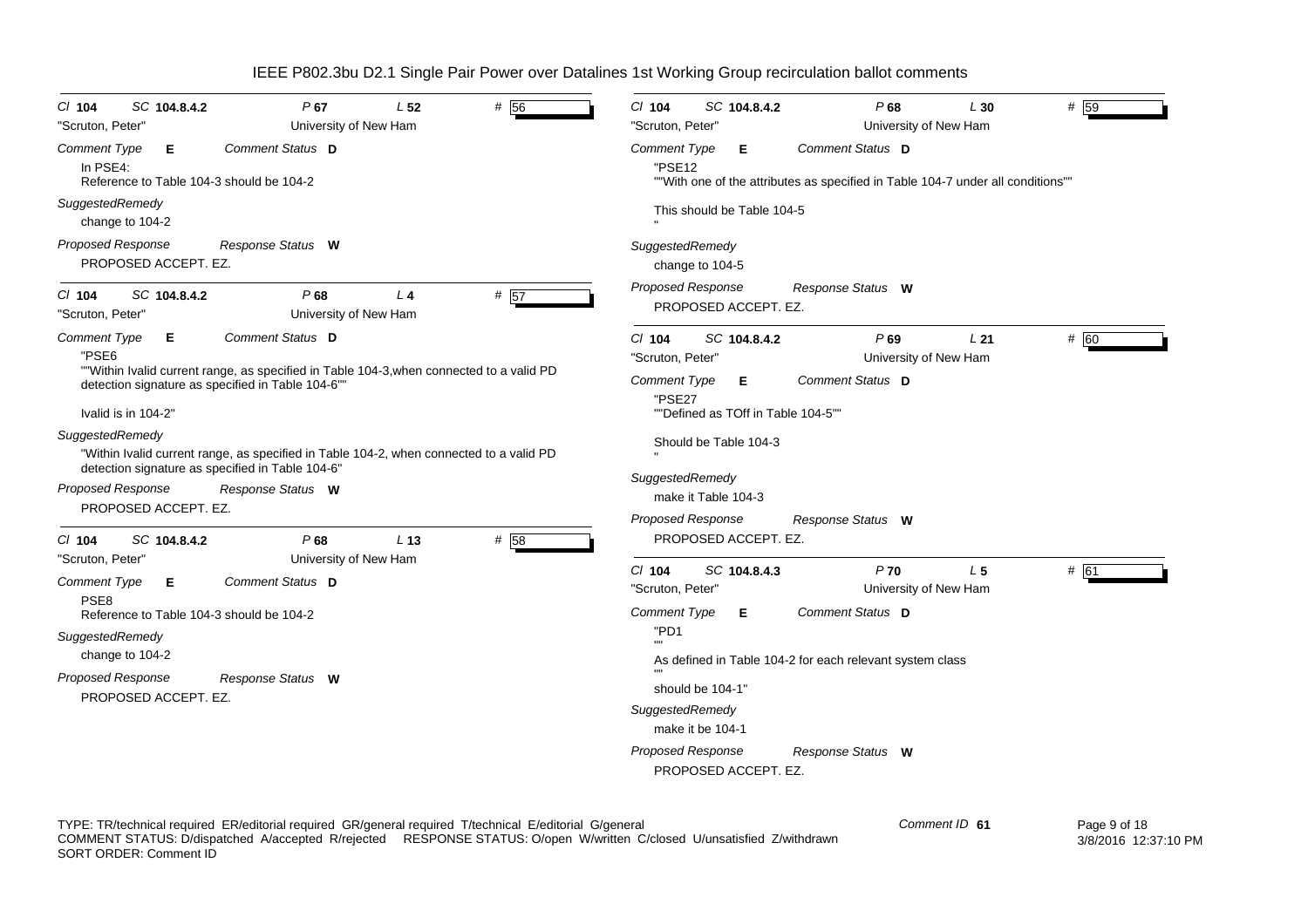| # 62<br>SC 104.8.4.3<br>P70<br>L7<br>$CI$ 104<br>University of New Ham<br>"Scruton, Peter"                                                                                                         | SC 104.8.4.3<br># $64$<br>$P$ 70<br>$L$ 49<br>$CI$ 104<br>"Scruton, Peter"<br>University of New Ham                                                                                                                        |  |  |  |  |
|----------------------------------------------------------------------------------------------------------------------------------------------------------------------------------------------------|----------------------------------------------------------------------------------------------------------------------------------------------------------------------------------------------------------------------------|--|--|--|--|
| Comment Status D<br><b>Comment Type</b><br>Е<br>"PD <sub>2</sub><br>""In accordance with state diagram shown in Figure 104-6""                                                                     | <b>Comment Status D</b><br><b>Comment Type</b><br>Е<br>"PD14<br>""Draw current within range of IWakeup_PD for at least TWakeup_PD when Vsleep_PD<br>min < VpdPD < Vsleep max as specified in Table 104-5 and Table 104-6"" |  |  |  |  |
| should be 104-8"                                                                                                                                                                                   |                                                                                                                                                                                                                            |  |  |  |  |
| SuggestedRemedy<br>change to 104-8                                                                                                                                                                 | 104-5 looks like it should be 104-3"<br>SuggestedRemedy                                                                                                                                                                    |  |  |  |  |
| <b>Proposed Response</b><br>Response Status W<br>PROPOSED ACCEPT IN PRINCIPLE, EZ.<br>Seee comments 12 and 45.                                                                                     | change to 104-3<br><b>Proposed Response</b><br>Response Status W<br>PROPOSED ACCEPT IN PRINCIPLE, EZ.                                                                                                                      |  |  |  |  |
|                                                                                                                                                                                                    | Vsleep_PD min and max are now defined in Table 104-6, so just reference Table 104-6.                                                                                                                                       |  |  |  |  |
| Figure 104-8 numbering may decrement if Figure 104-7 (OVERLOAD state diagram) is<br>removed in D2.2.                                                                                               | SC <sub>0</sub><br>P <sub>0</sub><br># 65<br>$Cl$ 00<br>$L_0$<br>GraCaSI S.A.<br>"Thompson, Geoff"                                                                                                                         |  |  |  |  |
| P <sub>70</sub><br># 63<br>SC 104.8.4.3<br>L34<br>$Cl$ 104<br>"Scruton, Peter"<br>University of New Ham<br>Comment Status D<br><b>Comment Type</b><br>Е                                            | Comment Type<br>Comment Status D<br>Е<br>WG Init WG Ballot #378                                                                                                                                                            |  |  |  |  |
| "PD11<br>""Without startup oscillation and within the first trial when a voltage in the range of VPSE<br>(as defined in Table 104-2) is applied with a series resistance within the range of valid | SuggestedRemedy<br>"No further action, resolution impl, is OK"                                                                                                                                                             |  |  |  |  |
| channel resistance""<br>should be 104-1"                                                                                                                                                           | <b>Proposed Response</b><br>Response Status W<br>PROPOSED ACCEPT. EZ.                                                                                                                                                      |  |  |  |  |
| SuggestedRemedy<br>make 104-1                                                                                                                                                                      | SC <sub>0</sub><br>P <sub>0</sub><br># 67<br>C/O<br>$L_0$<br>GraCaSI S.A.<br>"Thompson, Geoff"                                                                                                                             |  |  |  |  |
| <b>Proposed Response</b><br>Response Status W<br>PROPOSED ACCEPT. EZ.                                                                                                                              | Comment Status D<br><b>Comment Type</b><br>Е<br>WG Init WG Ballot #379                                                                                                                                                     |  |  |  |  |
|                                                                                                                                                                                                    | SuggestedRemedy<br>"No further action, resolution impl, is OK"                                                                                                                                                             |  |  |  |  |
|                                                                                                                                                                                                    | <b>Proposed Response</b><br>Response Status W<br>PROPOSED ACCEPT. EZ.                                                                                                                                                      |  |  |  |  |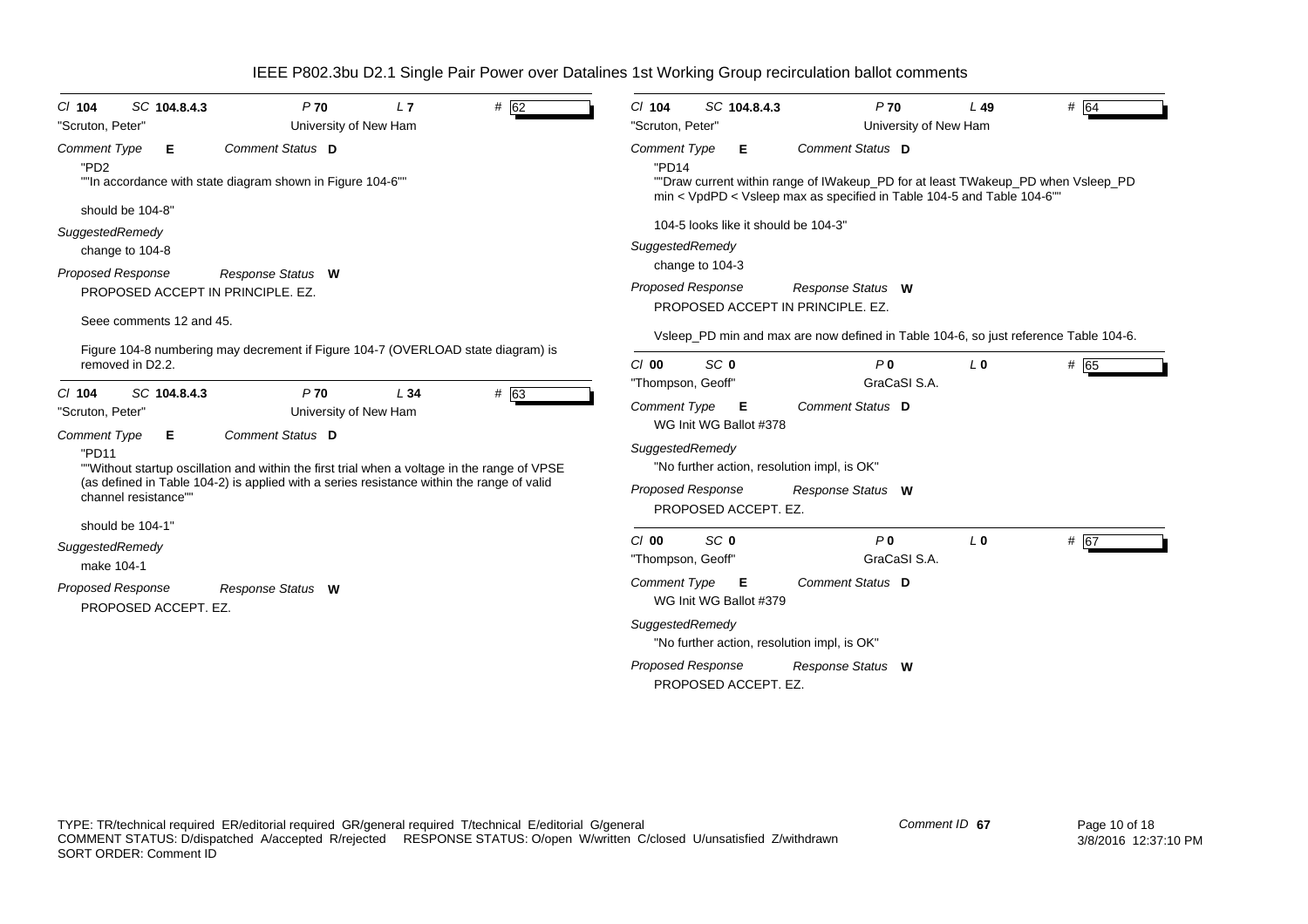| SC <sub>0</sub><br>C/O<br>"Thompson, Geoff"                    | P <sub>0</sub><br>GraCaSI S.A.                    | L <sub>0</sub>  | # 68 | SC 0<br>P <sub>0</sub><br># 72<br>$Cl$ 00<br>L <sub>0</sub><br>GraCaSI S.A.<br>"Thompson, Geoff"                      |
|----------------------------------------------------------------|---------------------------------------------------|-----------------|------|-----------------------------------------------------------------------------------------------------------------------|
| Comment Type<br>E<br>WG Init WG Ballot #377                    | Comment Status D                                  |                 |      | Comment Type<br>Comment Status D<br>Е<br>WG Init WG Ballot #371                                                       |
| SuggestedRemedy<br>"No further action, resolution impl, is OK" |                                                   |                 |      | SuggestedRemedy<br>"No further action, resolution impl, is OK"                                                        |
| <b>Proposed Response</b><br>PROPOSED ACCEPT. EZ.               | Response Status W                                 |                 |      | <b>Proposed Response</b><br>Response Status W<br>PROPOSED ACCEPT. EZ.                                                 |
| SC <sub>0</sub><br>$Cl$ 00<br>"Thompson, Geoff"                | P <sub>0</sub><br>GraCaSI S.A.                    | L <sub>0</sub>  | # 69 | SC <sub>0</sub><br>P <sub>0</sub><br>#73<br>$Cl$ 00<br>L <sub>0</sub><br>"Thompson, Geoff"<br>GraCaSI S.A.            |
| <b>Comment Type</b><br>E<br>WG Init WG Ballot #376             | Comment Status D                                  |                 |      | <b>Comment Type</b><br>Comment Status D<br>- E<br>WG Init WG Ballot #370                                              |
| SuggestedRemedy<br>"No further action, resolution impl, is OK" |                                                   |                 |      | SuggestedRemedy<br>"No further action, resolution impl, is OK"                                                        |
| <b>Proposed Response</b><br>PROPOSED ACCEPT. EZ.               | Response Status W                                 |                 |      | Proposed Response<br>Response Status W<br>PROPOSED ACCEPT. EZ.                                                        |
| SC 104.1<br>$Cl$ 104<br>"Thompson, Geoff"                      | P35<br>GraCaSI S.A.                               | L <sub>15</sub> | # 70 | SC <sub>0</sub><br>P <sub>0</sub><br># $\overline{74}$<br>C/00<br>L <sub>0</sub><br>GraCaSI S.A.<br>"Thompson, Geoff" |
| <b>Comment Type</b><br>ER<br>WG Init WG Ballot #375            | Comment Status D                                  |                 |      | Comment Status D<br>Comment Type<br>Е<br>WG Init WG Ballot #374                                                       |
| SuggestedRemedy                                                | "Needs more work, no concept of ""each"" MDI/PI." |                 |      | SuggestedRemedy<br>"No further action, resolution impl, is OK"                                                        |
| Proposed Response<br>PROPOSED ACCEPT IN PRINCIPLE, EZ.         | Response Status W                                 |                 |      | Proposed Response<br>Response Status W<br>PROPOSED ACCEPT. EZ.                                                        |

### Change

"c) Certain electrical parameters of the medium dependent interface which…"

#### to

"c) Certain electrical parameters of each MDI/PI which…"

TYPE: TR/technical required ER/editorial required GR/general required T/technical E/editorial G/general COMMENT STATUS: D/dispatched A/accepted R/rejected RESPONSE STATUS: O/open W/written C/closed U/unsatisfied Z/withdrawn SORT ORDER: Comment ID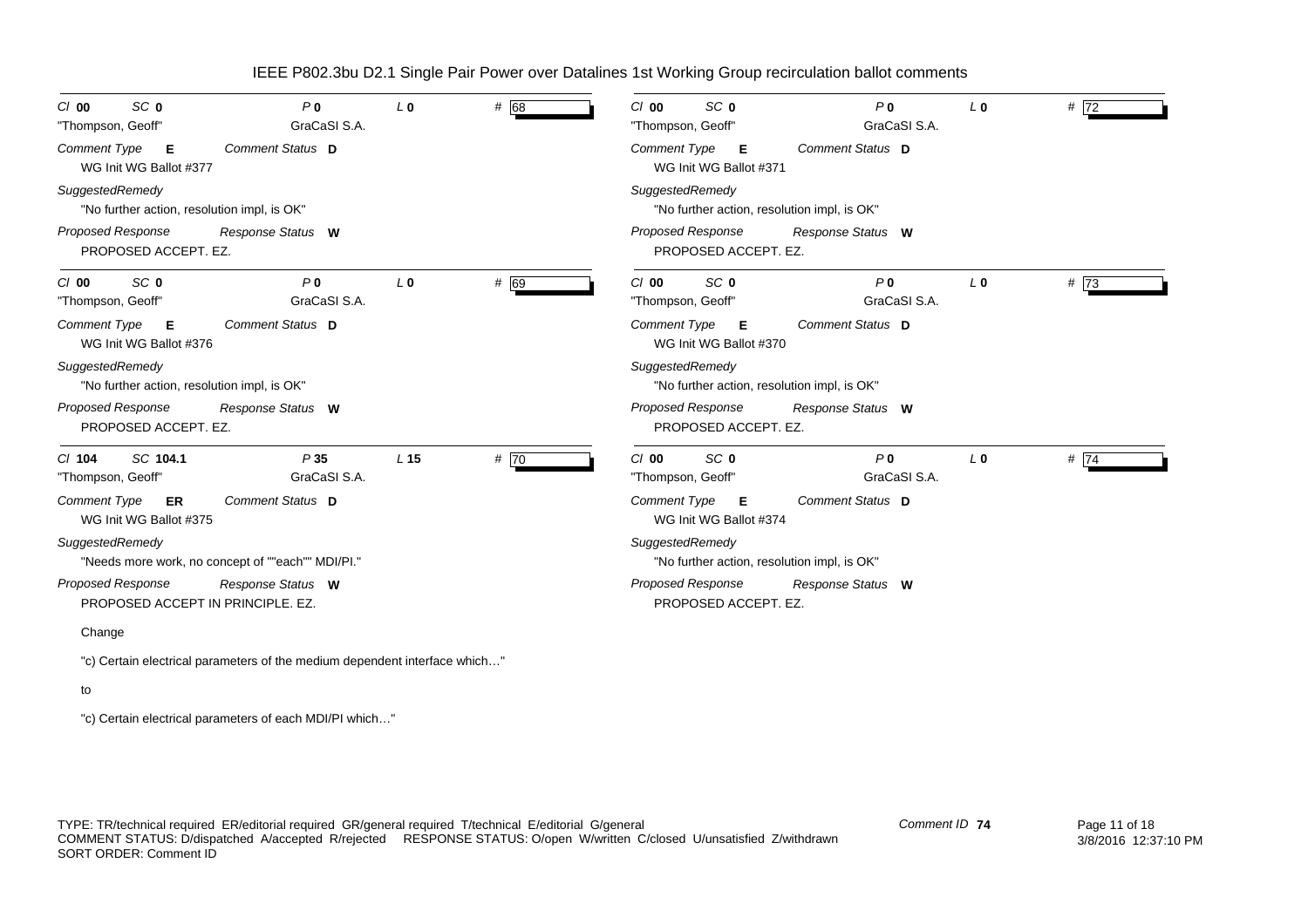| CI 104<br>SC 104.7.1                                                                                                                                                                                                                                                                                                                                                                              | P <sub>59</sub>                                               | L <sub>11</sub> | # 75              | $Cl$ 104                 | SC 104.7.3.1                            | P60                                                                                                                                                                                                                                                                                                                                                                                                                                                                                                                                                                                                                                                                                                                         | L38 | # 78 |
|---------------------------------------------------------------------------------------------------------------------------------------------------------------------------------------------------------------------------------------------------------------------------------------------------------------------------------------------------------------------------------------------------|---------------------------------------------------------------|-----------------|-------------------|--------------------------|-----------------------------------------|-----------------------------------------------------------------------------------------------------------------------------------------------------------------------------------------------------------------------------------------------------------------------------------------------------------------------------------------------------------------------------------------------------------------------------------------------------------------------------------------------------------------------------------------------------------------------------------------------------------------------------------------------------------------------------------------------------------------------------|-----|------|
| "Zimmerman, George"                                                                                                                                                                                                                                                                                                                                                                               | CME Consulting / LTC                                          |                 |                   | "Zimmerman, George"      |                                         | CME Consulting / LTC                                                                                                                                                                                                                                                                                                                                                                                                                                                                                                                                                                                                                                                                                                        |     |      |
| <b>Comment Type</b><br>TR<br>"meet the required electrical specifications of SCCP isn't a specification in this document.<br>THis could be ""meet the requirements of Table 104-7"", but then another shall would be<br>needed to apply to the slave. However, if comment putting the requirement before the<br>table is implemented, then statements for both master and slave are unnecessary," | Comment Status D                                              |                 |                   | <b>Comment Type</b>      | TR                                      | Comment Status D<br>"after the falling edge that initiated the read time slot. This is the first time a ""read time<br>slot"" is referred to and several paragraphs before it is described, and it doesn't readily<br>appear that the reset pulse initiates a read time slot (see P61 L34). The timing diagram<br>seems to indicate ""after the rising edge that terminated the reset pulse."" would be                                                                                                                                                                                                                                                                                                                     |     |      |
| SuggestedRemedy                                                                                                                                                                                                                                                                                                                                                                                   |                                                               |                 |                   |                          | could be the figure that is incorrect." | correct. I am, however, unsure, as this is a pretty large change from the description, and it                                                                                                                                                                                                                                                                                                                                                                                                                                                                                                                                                                                                                               |     |      |
| "Delete ""and meet the required electrical specifications of SCCP."" and Change ""Table<br>104-7 details the electrical requirements for SCCP."" to """"A PSE or PD implementing<br>SCCP shall comply with the electrical and timing requirements in Table 104-7."" on P62<br>L35, adjust PICS SCCP1 and add new PICS for Table compliance"                                                       |                                                               |                 |                   | SuggestedRemedy          |                                         | "Make the text consistent with the figure. Change ""after the falling edge that initiated the<br>read time slot."" to ""after the rising edge that terminated the reset pulse.""                                                                                                                                                                                                                                                                                                                                                                                                                                                                                                                                            |     |      |
| Proposed Response                                                                                                                                                                                                                                                                                                                                                                                 | Response Status W                                             |                 |                   | Proposed Response        |                                         | Response Status W                                                                                                                                                                                                                                                                                                                                                                                                                                                                                                                                                                                                                                                                                                           |     |      |
| PROPOSED ACCEPT IN PRINCIPLE, EZ.                                                                                                                                                                                                                                                                                                                                                                 |                                                               |                 |                   |                          | PROPOSED ACCEPT. EZ.                    |                                                                                                                                                                                                                                                                                                                                                                                                                                                                                                                                                                                                                                                                                                                             |     |      |
| PICS editor granted license to add adjust PICS SCCP1 and add new PICS for Table                                                                                                                                                                                                                                                                                                                   |                                                               |                 |                   | $Cl$ 104                 | SC 104.7.3.1                            | P60                                                                                                                                                                                                                                                                                                                                                                                                                                                                                                                                                                                                                                                                                                                         | L39 | # 79 |
| compliance.                                                                                                                                                                                                                                                                                                                                                                                       |                                                               |                 |                   |                          | "Zimmerman, George"                     | CME Consulting / LTC                                                                                                                                                                                                                                                                                                                                                                                                                                                                                                                                                                                                                                                                                                        |     |      |
| "Zimmerman, George"<br><b>Comment Type</b><br>ER<br>PSE_PI+ and PSE_PI- are shorted in the figure<br>SuggestedRemedy<br>Remove connection between PSE PI+ and PSE PI-<br><b>Proposed Response</b><br>PROPOSED ACCEPT. EZ.                                                                                                                                                                         | CME Consulting / LTC<br>Comment Status D<br>Response Status W |                 |                   | SuggestedRemedy          |                                         | "master shall sample the subsequent voltage within tMSP. Requiring the master to sample<br>the voltage seems untestable, even though it is likely the right way to receive. The<br>requirement doesn't say what the master has to do with it. There is already a statement of<br>when the presence data from the slave is valid - perhaps this should be the ""shall"" - the<br>master can then do whatever it needs to do to get the valid data.<br>"P60 L39: Change ""master shall sample"" to ""master should sample"" (P60 L39),<br>P60 L38: Change ""Presence data from the slave is valid for tMSP after"" to ""Presence<br>data from the slave shall be valid for the entire time window defined by tMSP following"" |     |      |
| $Cl$ 104<br>SC 104.7.3.1<br>"Zimmerman, George"                                                                                                                                                                                                                                                                                                                                                   | $P$ 60<br>CME Consulting / LTC                                | L <sub>35</sub> | # $\overline{77}$ | <b>Proposed Response</b> | PROPOSED ACCEPT. EZ.                    | Response Status W                                                                                                                                                                                                                                                                                                                                                                                                                                                                                                                                                                                                                                                                                                           |     |      |
| <b>Comment Type</b><br>$\mathsf{T}$<br>"and then pull-up within tRSTL. this statement of the requirement allows the master to pull-<br>up within any duration shorter than tRSTL, which, doesn't seem to be what is meant by the<br>table."                                                                                                                                                       | Comment Status D                                              |                 |                   |                          |                                         |                                                                                                                                                                                                                                                                                                                                                                                                                                                                                                                                                                                                                                                                                                                             |     |      |
| SuggestedRemedy                                                                                                                                                                                                                                                                                                                                                                                   |                                                               |                 |                   |                          |                                         |                                                                                                                                                                                                                                                                                                                                                                                                                                                                                                                                                                                                                                                                                                                             |     |      |
| "change ""within tRSTL"" to ""at tRSTL."" Additionally, the timings would be clearer if, after<br>line 33. "This is illustrated in Flgure 104-13."" the statement ""See 104-7 for requirements<br>on the timing relationships."""                                                                                                                                                                 |                                                               |                 |                   |                          |                                         |                                                                                                                                                                                                                                                                                                                                                                                                                                                                                                                                                                                                                                                                                                                             |     |      |
| <b>Proposed Response</b>                                                                                                                                                                                                                                                                                                                                                                          | Response Status W                                             |                 |                   |                          |                                         |                                                                                                                                                                                                                                                                                                                                                                                                                                                                                                                                                                                                                                                                                                                             |     |      |
| PROPOSED ACCEPT. EZ.                                                                                                                                                                                                                                                                                                                                                                              |                                                               |                 |                   |                          |                                         |                                                                                                                                                                                                                                                                                                                                                                                                                                                                                                                                                                                                                                                                                                                             |     |      |
|                                                                                                                                                                                                                                                                                                                                                                                                   |                                                               |                 |                   |                          |                                         |                                                                                                                                                                                                                                                                                                                                                                                                                                                                                                                                                                                                                                                                                                                             |     |      |

TYPE: TR/technical required ER/editorial required GR/general required T/technical E/editorial G/general COMMENT STATUS: D/dispatched A/accepted R/rejected RESPONSE STATUS: O/open W/written C/closed U/unsatisfied Z/withdrawn SORT ORDER: Comment ID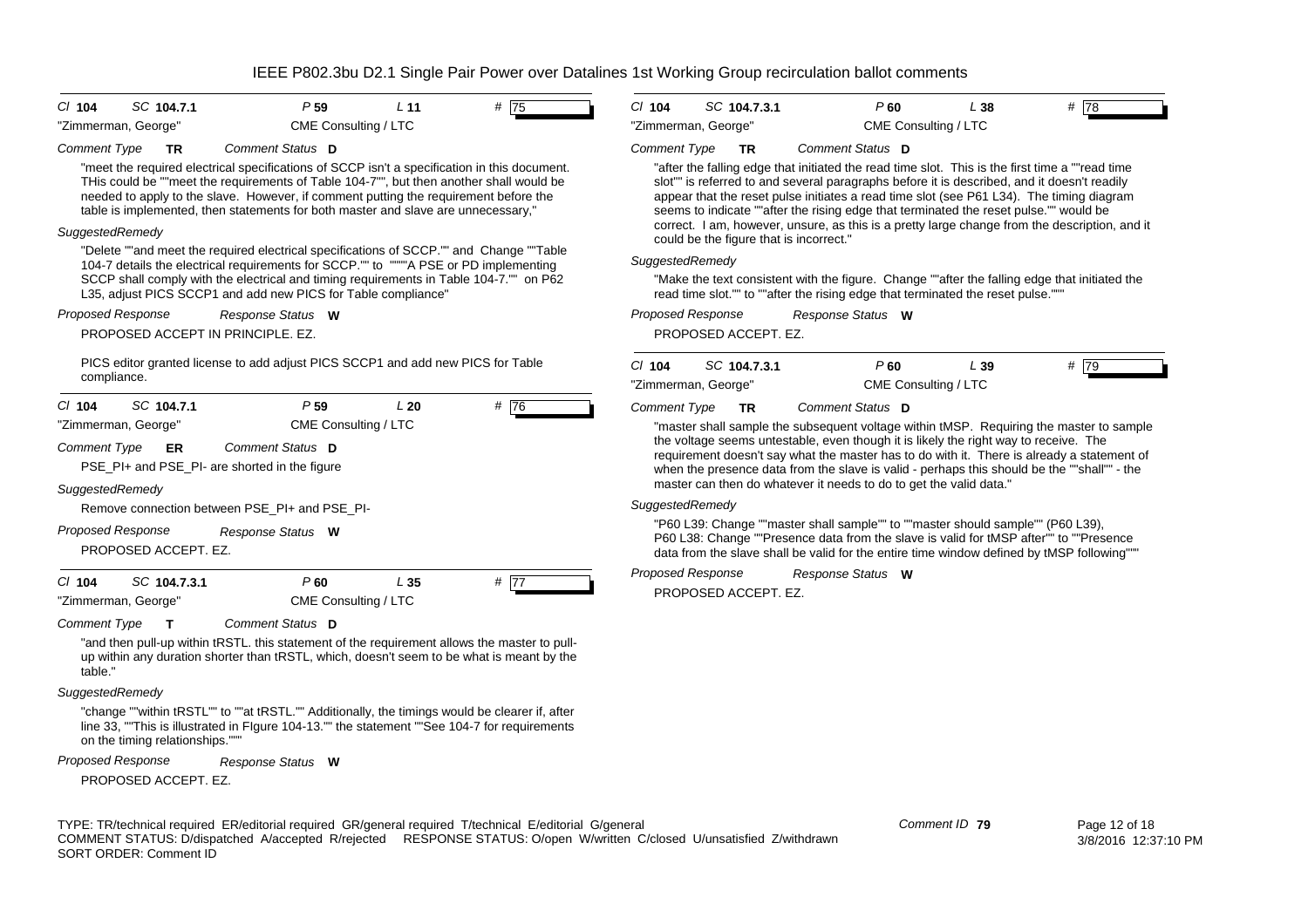| $Cl$ 104                                                                                                                                                                                                                                                                                                                                                                                                                                                                                                                                                | SC 104.7.3.2                                                                                                                                                                                                                                                                            | P61                  | L <sub>22</sub> | # 80 | $Cl$ 104                 |  | SC 104.7.3.4         |  | P62                                                                         | L35             | # 82                                                                                                                                                                               |
|---------------------------------------------------------------------------------------------------------------------------------------------------------------------------------------------------------------------------------------------------------------------------------------------------------------------------------------------------------------------------------------------------------------------------------------------------------------------------------------------------------------------------------------------------------|-----------------------------------------------------------------------------------------------------------------------------------------------------------------------------------------------------------------------------------------------------------------------------------------|----------------------|-----------------|------|--------------------------|--|----------------------|--|-----------------------------------------------------------------------------|-----------------|------------------------------------------------------------------------------------------------------------------------------------------------------------------------------------|
| "Zimmerman, George"                                                                                                                                                                                                                                                                                                                                                                                                                                                                                                                                     |                                                                                                                                                                                                                                                                                         | CME Consulting / LTC |                 |      | "Zimmerman, George"      |  |                      |  | CME Consulting / LTC                                                        |                 |                                                                                                                                                                                    |
| <b>Comment Type</b>                                                                                                                                                                                                                                                                                                                                                                                                                                                                                                                                     | т                                                                                                                                                                                                                                                                                       | Comment Status D     |                 |      | <b>Comment Type</b>      |  | <b>TR</b>            |  | Comment Status D                                                            |                 |                                                                                                                                                                                    |
|                                                                                                                                                                                                                                                                                                                                                                                                                                                                                                                                                         | "Several problems with this language: ""To generate a Write 1 time slot, after pulling VPSE                                                                                                                                                                                             |                      |                 |      |                          |  |                      |  |                                                                             |                 | Missing requirement on the table values. It looks like this was intended in part in 104.7.1.                                                                                       |
|                                                                                                                                                                                                                                                                                                                                                                                                                                                                                                                                                         | low, the master shall pull-up VPSE within tW1L."" describing timing as an action ""within<br>tW1L"" allows any time less than tW1L to be valid. The description seems to mean ""The                                                                                                     |                      |                 |      | SuggestedRemedy          |  |                      |  |                                                                             |                 |                                                                                                                                                                                    |
|                                                                                                                                                                                                                                                                                                                                                                                                                                                                                                                                                         | master shall generate a write 1 time slot first pulling VPSE low, and then pulling up VPSE<br>within range of tW1L."" Similarly for a Write 0 time slot. There is then a requirement for<br>the slave to sample ""within the range of tSSW"", but without stating what tSSW is relative |                      |                 |      | $7.$ """                 |  |                      |  |                                                                             |                 | "Change ""Table 104-7 details the electrical requirements for SCCP."" to ""A PSE or PD<br>implementing SCCP shall comply with the electrical and timing requirements in Table 104- |
| to."                                                                                                                                                                                                                                                                                                                                                                                                                                                                                                                                                    |                                                                                                                                                                                                                                                                                         |                      |                 |      | Proposed Response        |  |                      |  | Response Status W                                                           |                 |                                                                                                                                                                                    |
| SuggestedRemedy                                                                                                                                                                                                                                                                                                                                                                                                                                                                                                                                         |                                                                                                                                                                                                                                                                                         |                      |                 |      |                          |  | PROPOSED ACCEPT. EZ. |  |                                                                             |                 |                                                                                                                                                                                    |
|                                                                                                                                                                                                                                                                                                                                                                                                                                                                                                                                                         | "Change ""within tW1L"" to ""within the range of tW1L"", and ""within tW0L"" to ""within the<br>range of tW0L"". Insert ""after the falling edge"" after ""within the range of tSSW."""                                                                                                 |                      |                 |      | $Cl$ 104                 |  | SC 104.7.3.4         |  | P62                                                                         | L36             | # 83                                                                                                                                                                               |
| <b>Proposed Response</b>                                                                                                                                                                                                                                                                                                                                                                                                                                                                                                                                |                                                                                                                                                                                                                                                                                         | Response Status W    |                 |      | "Zimmerman, George"      |  |                      |  | CME Consulting / LTC                                                        |                 |                                                                                                                                                                                    |
|                                                                                                                                                                                                                                                                                                                                                                                                                                                                                                                                                         | PROPOSED ACCEPT. EZ.                                                                                                                                                                                                                                                                    |                      |                 |      | <b>Comment Type</b>      |  | Е                    |  | Comment Status D                                                            |                 |                                                                                                                                                                                    |
| $Cl$ 104                                                                                                                                                                                                                                                                                                                                                                                                                                                                                                                                                | SC 104.7.3.3                                                                                                                                                                                                                                                                            | P61                  | L35             | # 81 | the times.               |  |                      |  |                                                                             |                 | The text nicely refers that voltages are relative to the PI. It would be helpful to also refer                                                                                     |
|                                                                                                                                                                                                                                                                                                                                                                                                                                                                                                                                                         |                                                                                                                                                                                                                                                                                         |                      |                 |      | SuggestedRemedy          |  |                      |  |                                                                             |                 |                                                                                                                                                                                    |
|                                                                                                                                                                                                                                                                                                                                                                                                                                                                                                                                                         | TR.                                                                                                                                                                                                                                                                                     |                      |                 |      |                          |  |                      |  | "Insert ""See Figures 104-13, 104-14, and 104-15 for timing definitions.""" |                 |                                                                                                                                                                                    |
| "Zimmerman, George"<br>CME Consulting / LTC<br>Comment Status D<br><b>Comment Type</b><br>"The master device shall initiate a read time slot by pulling VPSE low and then pulling-up<br>VPSE within tW1L. This is exactly the same language as generating a Write 1 timeslot,<br>making the read time slot and the write 1 timeslot not uniquely identifiable. Additionally,<br>there is a timing problem, because according to this tW1L can be between 0.09 ms and<br>0.33 ms, while the master may sample anytime between 0.27ms and 0.33ms, meaning | <b>Proposed Response</b><br>Response Status W<br>PROPOSED ACCEPT. EZ.                                                                                                                                                                                                                   |                      |                 |      |                          |  |                      |  |                                                                             |                 |                                                                                                                                                                                    |
|                                                                                                                                                                                                                                                                                                                                                                                                                                                                                                                                                         |                                                                                                                                                                                                                                                                                         |                      |                 |      | $Cl$ 104                 |  | SC 104.7.4.3.1       |  | P64                                                                         | L <sub>19</sub> | # 85                                                                                                                                                                               |
|                                                                                                                                                                                                                                                                                                                                                                                                                                                                                                                                                         | that if the slave hasn't recognized tW1L until near the end of its allowed duration, it won't<br>have asserted data. The original spec seems to have had a separate tRL, which was                                                                                                      |                      |                 |      | "Zimmerman, George"      |  |                      |  | CME Consulting / LTC                                                        |                 |                                                                                                                                                                                    |
|                                                                                                                                                                                                                                                                                                                                                                                                                                                                                                                                                         | slightly shorter than tW1L, and figure 104-15 shows the tW1L expiring before the tMSR.                                                                                                                                                                                                  |                      |                 |      | <b>Comment Type</b>      |  | E                    |  | Comment Status D                                                            |                 |                                                                                                                                                                                    |
|                                                                                                                                                                                                                                                                                                                                                                                                                                                                                                                                                         | Recommend reinstating tRL as a shorter duration than tMSR min."                                                                                                                                                                                                                         |                      |                 |      |                          |  |                      |  |                                                                             |                 | "This applies to all of 104.7 - the master is always the PoDL PSE, and the slave is always                                                                                         |
| SuggestedRemedy                                                                                                                                                                                                                                                                                                                                                                                                                                                                                                                                         |                                                                                                                                                                                                                                                                                         |                      |                 |      | PD."                     |  |                      |  |                                                                             |                 | the PD. Using Master and Slave confuses things. Why not just describe them as PSE and                                                                                              |
|                                                                                                                                                                                                                                                                                                                                                                                                                                                                                                                                                         | "Change ""tW1L"" to ""tRL"", both on P61 L35 and in Figure 104-15. Add tRL to Table 104-<br>7, with a range of 0.09 ms to 0.25 ms (not exactly sure on the max time, but it has to be                                                                                                   |                      |                 |      | SuggestedRemedy          |  |                      |  |                                                                             |                 |                                                                                                                                                                                    |
|                                                                                                                                                                                                                                                                                                                                                                                                                                                                                                                                                         | less than 0.27ms with some margin). Adjust PICS SCCP14 to reference tRL."                                                                                                                                                                                                               |                      |                 |      |                          |  |                      |  | "Replace ""master"" and ""slave"" with ""PSE"" and ""PD"" throughout 104.7" |                 |                                                                                                                                                                                    |
| <b>Proposed Response</b>                                                                                                                                                                                                                                                                                                                                                                                                                                                                                                                                |                                                                                                                                                                                                                                                                                         | Response Status W    |                 |      | <b>Proposed Response</b> |  |                      |  | Response Status W                                                           |                 |                                                                                                                                                                                    |
|                                                                                                                                                                                                                                                                                                                                                                                                                                                                                                                                                         | PROPOSED ACCEPT IN PRINCIPLE. EZ.                                                                                                                                                                                                                                                       |                      |                 |      |                          |  | PROPOSED ACCEPT. EZ. |  |                                                                             |                 |                                                                                                                                                                                    |
|                                                                                                                                                                                                                                                                                                                                                                                                                                                                                                                                                         | PICS editor granted license to adjsut SCCP14 to reference tRL.                                                                                                                                                                                                                          |                      |                 |      |                          |  |                      |  |                                                                             |                 |                                                                                                                                                                                    |
|                                                                                                                                                                                                                                                                                                                                                                                                                                                                                                                                                         |                                                                                                                                                                                                                                                                                         |                      |                 |      |                          |  |                      |  |                                                                             |                 |                                                                                                                                                                                    |
|                                                                                                                                                                                                                                                                                                                                                                                                                                                                                                                                                         |                                                                                                                                                                                                                                                                                         |                      |                 |      |                          |  |                      |  |                                                                             |                 |                                                                                                                                                                                    |
|                                                                                                                                                                                                                                                                                                                                                                                                                                                                                                                                                         |                                                                                                                                                                                                                                                                                         |                      |                 |      |                          |  |                      |  |                                                                             |                 |                                                                                                                                                                                    |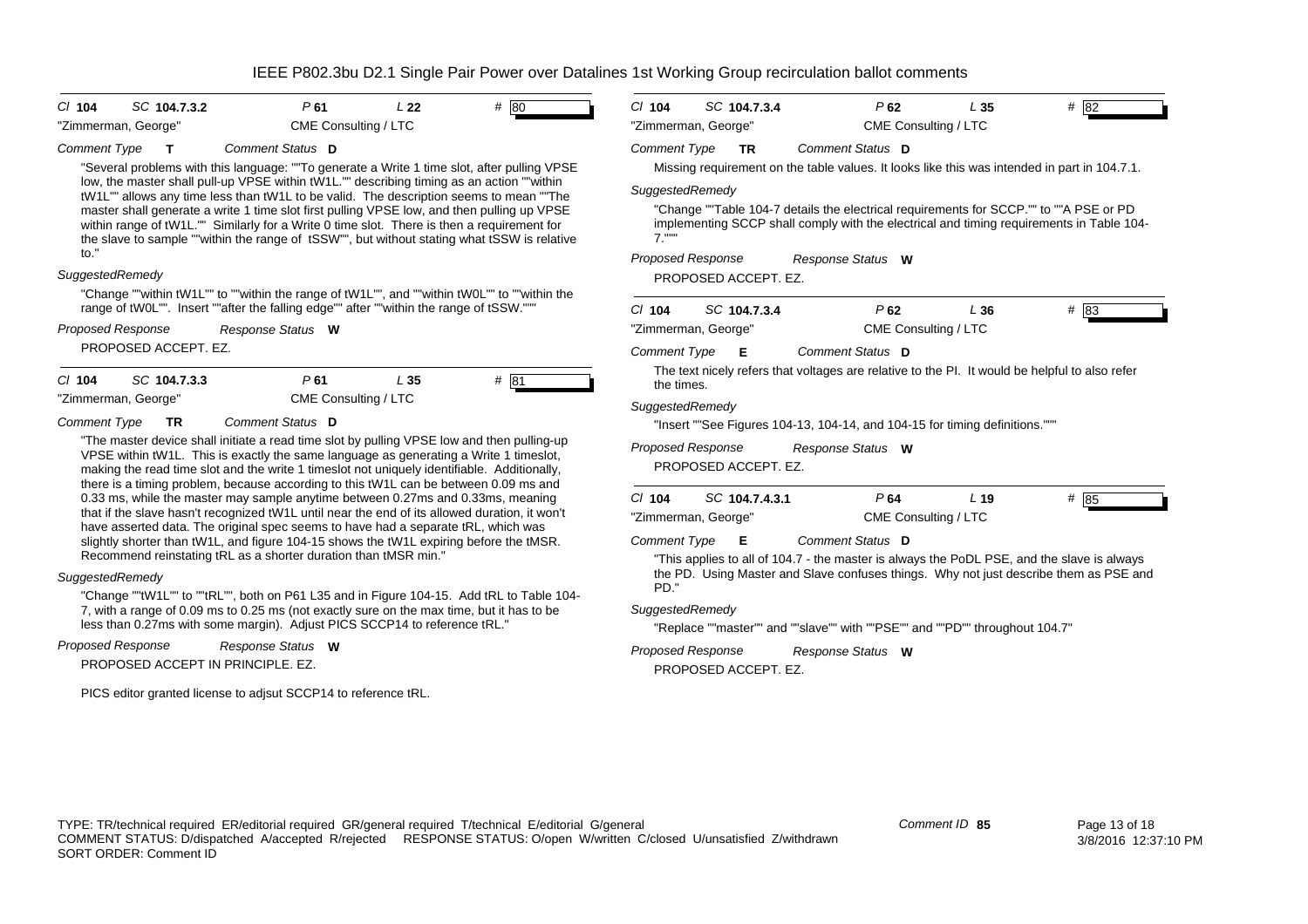| $Cl$ 104                                                                                                            | SC 104.7.4.3.1            | P64                                                                                                                                                  |                      | L <sub>19</sub> | $#$ 86                                                                                                                                                                                                                                                                                                                                                                              |                                                                                                                                                                                                     | Cl <sub>1</sub>          |                      | SC 1.4.330a | P <sub>17</sub>                                                                                                                                                                                                                                                                                                                                               | L <sub>52</sub>      | # 88 |
|---------------------------------------------------------------------------------------------------------------------|---------------------------|------------------------------------------------------------------------------------------------------------------------------------------------------|----------------------|-----------------|-------------------------------------------------------------------------------------------------------------------------------------------------------------------------------------------------------------------------------------------------------------------------------------------------------------------------------------------------------------------------------------|-----------------------------------------------------------------------------------------------------------------------------------------------------------------------------------------------------|--------------------------|----------------------|-------------|---------------------------------------------------------------------------------------------------------------------------------------------------------------------------------------------------------------------------------------------------------------------------------------------------------------------------------------------------------------|----------------------|------|
| "Zimmerman, George"                                                                                                 |                           |                                                                                                                                                      | CME Consulting / LTC |                 |                                                                                                                                                                                                                                                                                                                                                                                     |                                                                                                                                                                                                     | "Zimmerman, George"      |                      |             |                                                                                                                                                                                                                                                                                                                                                               | CME Consulting / LTC |      |
| <b>Comment Type</b>                                                                                                 |                           | Comment Status D                                                                                                                                     |                      |                 |                                                                                                                                                                                                                                                                                                                                                                                     |                                                                                                                                                                                                     | <b>Comment Type</b>      | $\mathbf{T}$         |             | <b>Comment Status</b> D                                                                                                                                                                                                                                                                                                                                       |                      |      |
|                                                                                                                     |                           | you saying that the master NEVER uses a unique address code. If so, then say that."                                                                  |                      |                 | "The master shall use this command to address a slave device on the bus without sending<br>out unique address code information. This is really descriptive, not a requirement, OR, are                                                                                                                                                                                              |                                                                                                                                                                                                     |                          |                      |             | "single twisted pair link section' is unclear (it could mean one 'twisted pair link section'.<br>Definition needs clarity to refer to link sections consisting of a single twisted pair, and to<br>refer to clause 104. also, ""twisted pair"" when used as an adjective should be hyphenated.<br>(note this isn't needed if the proposed change is adopted)" |                      |      |
| SuggestedRemedy                                                                                                     |                           |                                                                                                                                                      |                      |                 |                                                                                                                                                                                                                                                                                                                                                                                     |                                                                                                                                                                                                     | SuggestedRemedy          |                      |             |                                                                                                                                                                                                                                                                                                                                                               |                      |      |
| "Either: Change ""shall use"" to ""uses"" OR: Change ""shall use"" to ""shall only use"",                           |                           |                                                                                                                                                      |                      |                 |                                                                                                                                                                                                                                                                                                                                                                                     |                                                                                                                                                                                                     |                          |                      |             |                                                                                                                                                                                                                                                                                                                                                               |                      |      |
| and delete ""without sending out unique address code information""<br><b>Proposed Response</b><br>Response Status W |                           |                                                                                                                                                      |                      |                 |                                                                                                                                                                                                                                                                                                                                                                                     | "Change 'power to a single twisted pair link section' to read 'power to a link section<br>consisting of a single twisted pair.' Add at the end of definition: '(See IEEE Std 802.3,<br>Clause 104)" |                          |                      |             |                                                                                                                                                                                                                                                                                                                                                               |                      |      |
|                                                                                                                     | PROPOSED ACCEPT. EZ.      |                                                                                                                                                      |                      |                 |                                                                                                                                                                                                                                                                                                                                                                                     |                                                                                                                                                                                                     | <b>Proposed Response</b> |                      |             | Response Status W                                                                                                                                                                                                                                                                                                                                             |                      |      |
| CI <sub>1</sub>                                                                                                     | SC 1.4.330a               | P <sub>17</sub>                                                                                                                                      |                      | L <sub>52</sub> | # 87                                                                                                                                                                                                                                                                                                                                                                                |                                                                                                                                                                                                     |                          | PROPOSED ACCEPT. EZ. |             |                                                                                                                                                                                                                                                                                                                                                               |                      |      |
| "Zimmerman, George"                                                                                                 |                           |                                                                                                                                                      | CME Consulting / LTC |                 |                                                                                                                                                                                                                                                                                                                                                                                     |                                                                                                                                                                                                     |                          |                      |             |                                                                                                                                                                                                                                                                                                                                                               |                      |      |
| Comment Type                                                                                                        |                           | Comment Status D                                                                                                                                     |                      |                 |                                                                                                                                                                                                                                                                                                                                                                                     |                                                                                                                                                                                                     |                          |                      |             |                                                                                                                                                                                                                                                                                                                                                               |                      |      |
|                                                                                                                     | IEEE 802.3, Clause 33)."" | "Why is there no parallel definition of PoDL PD? Without it, the PoDL PD falls in the<br>Class 4 signature during Physical Layer classification (see |                      |                 | definition of Type 1 PD for Clause 33. ""1.4.415 Type 1 PD: A PD that does not provide a                                                                                                                                                                                                                                                                                            |                                                                                                                                                                                                     |                          |                      |             |                                                                                                                                                                                                                                                                                                                                                               |                      |      |
| SuggestedRemedy                                                                                                     |                           |                                                                                                                                                      |                      |                 |                                                                                                                                                                                                                                                                                                                                                                                     |                                                                                                                                                                                                     |                          |                      |             |                                                                                                                                                                                                                                                                                                                                                               |                      |      |
|                                                                                                                     |                           | classification (see IEEE 802.3, Clause 33)."" TO: ""1.4.415 Type 1 PD: A PD that<br>a PoDL PD (see IEEE 802.3, Clause 33)""                          |                      |                 | "Add definition ""PoDL PD: A PD that draws power over a link section consisting of a single<br>twisted pair. (See IEEE Std 802.3, Clause 104)"". Change definition of Type 1 PD FROM:<br>""1.4.415 Type 1 PD: A PD that does not provide a Class 4 signature during Physical Layer<br>provides a Class 0, 1, 2 or 3 signature during Physical Layer classification, and that is not |                                                                                                                                                                                                     |                          |                      |             |                                                                                                                                                                                                                                                                                                                                                               |                      |      |
| Proposed Response                                                                                                   |                           | Response Status W                                                                                                                                    |                      |                 |                                                                                                                                                                                                                                                                                                                                                                                     |                                                                                                                                                                                                     |                          |                      |             |                                                                                                                                                                                                                                                                                                                                                               |                      |      |

PROPOSED ACCEPT. EZ.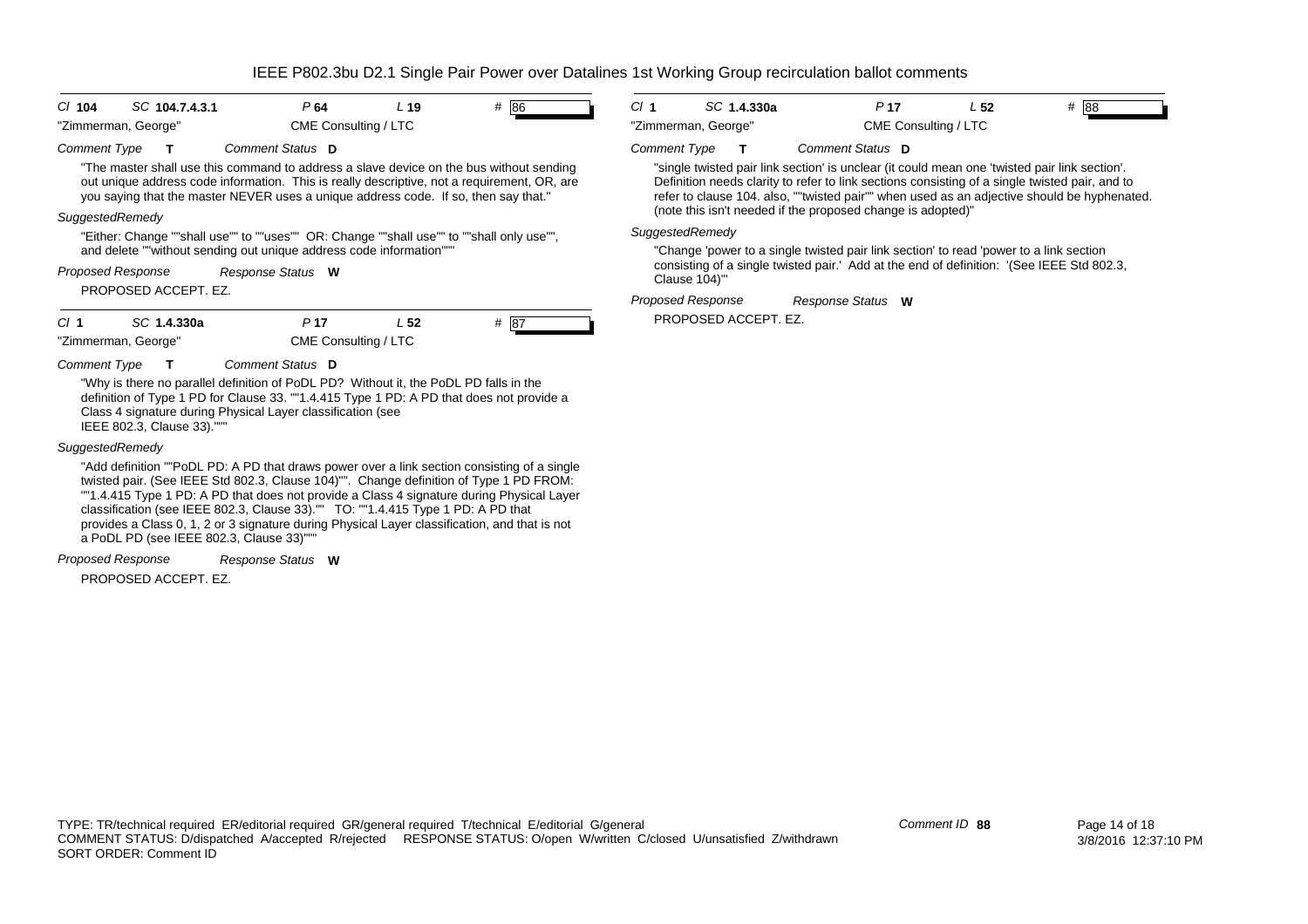| CI 1<br>SC 1.4.330a                                                                                                                                                                                                                                                                                                                                                                                                                                                                                                                                                                                                                                                                                                                                                                                                                                                                                                                                                                                                                                                                                                                                                                                                                                                                                                                                                                                                                                                                                                                                                                                                                                                                                   | P <sub>17</sub>      | L <sub>52</sub> | # 89 | Cl <sub>1</sub>                                                                                     | SC 1.4.418a                                                                                                                                     | P <sub>18</sub>                                                                                                                                                                                                                                                                                                                                                                                                                                                                                                                        | L <sub>19</sub> | $#$ 91 |  |
|-------------------------------------------------------------------------------------------------------------------------------------------------------------------------------------------------------------------------------------------------------------------------------------------------------------------------------------------------------------------------------------------------------------------------------------------------------------------------------------------------------------------------------------------------------------------------------------------------------------------------------------------------------------------------------------------------------------------------------------------------------------------------------------------------------------------------------------------------------------------------------------------------------------------------------------------------------------------------------------------------------------------------------------------------------------------------------------------------------------------------------------------------------------------------------------------------------------------------------------------------------------------------------------------------------------------------------------------------------------------------------------------------------------------------------------------------------------------------------------------------------------------------------------------------------------------------------------------------------------------------------------------------------------------------------------------------------|----------------------|-----------------|------|-----------------------------------------------------------------------------------------------------|-------------------------------------------------------------------------------------------------------------------------------------------------|----------------------------------------------------------------------------------------------------------------------------------------------------------------------------------------------------------------------------------------------------------------------------------------------------------------------------------------------------------------------------------------------------------------------------------------------------------------------------------------------------------------------------------------|-----------------|--------|--|
| "Zimmerman, George"                                                                                                                                                                                                                                                                                                                                                                                                                                                                                                                                                                                                                                                                                                                                                                                                                                                                                                                                                                                                                                                                                                                                                                                                                                                                                                                                                                                                                                                                                                                                                                                                                                                                                   | CME Consulting / LTC |                 |      |                                                                                                     | "Zimmerman, George"                                                                                                                             | CME Consulting / LTC                                                                                                                                                                                                                                                                                                                                                                                                                                                                                                                   |                 |        |  |
| Comment Type<br>$\mathbf T$<br>"New definition for PoDL PSE begs that the existing definition for PSE doesn't rule out<br>PoDL PSE, or refer to clause 33. It only says: 'A DTE or midspan device that provides the<br>power to a single link section. DTE powering is intended to provide a single 10BASE-T,<br>100BASE-TX, or 1000BASE-T device with a unified interface for both the data it requires<br>and the power to process these data.' While the second sentence is helpful, the definition<br>is the first sentence and also applies to PoDL PSEs. Clause 104 takes advantage of this<br>and uses just PSE or PD, and not PoDL PSE or PoDL PD always. Definition needs to<br>clearly be one or the other."<br><b>SuggestedRemedy</b><br>"Add existing definition of PSE into the amendment: ""1.4.338 Power Sourcing Equipment<br>(PSE): A DTE or midspan device that provides the power to a single<br>link section. DTE powering is intended to provide a single 10BASE-T, 100BASE-TX, or<br>1000BASE-T<br>device with a unified interface for both the data it requires and the power to process these<br>data."" Insert text before second sentence (""DTE powering is intended""): ""PSEs are<br>defined for use with two different types of twisted-pair PHYs. When used with 2 or 4 pair<br>twisted-pair (BASE-T) PHYs (see IEEE Std 802.3, Clause 33), "" and insert at the end of<br>the definition, ""When used with single twisted-pair (BASE-T1 PHYs), (see IEEE Std 802.3,<br>Clause 104), DTE powering is intended to provide a single 100BASE-T1 or 1000BASE-T1<br>device with a unified interface for both the data it requires and the power to process these<br>data."" | Comment Status D     |                 |      | <b>Comment Type</b><br>SuggestedRemedy<br>Cl <sub>1</sub><br><b>Comment Type</b><br>SuggestedRemedy | Е<br><b>Proposed Response</b><br>PROPOSED ACCEPT. EZ.<br>SC 1.5<br>"Zimmerman, George"<br>Е<br><b>Proposed Response</b><br>PROPOSED ACCEPT. EZ. | Comment Status D<br>"Consistency - while link segment and link section appear to be identical in the PoDL<br>system, as there are currently no midspans, we should be consistent which we use.<br>Recommend to use link section, as in 1.4.330a."<br>"Replace ""link segment"" with ""link section"" in 1.4.418a, b, and c."<br>Response Status W<br>P <sub>18</sub><br>CME Consulting / LTC<br>Comment Status D<br>PD is already in the abbreviation list in 802.3-2015<br>Delete PD abbreviation from amendment<br>Response Status W | L24             | $#$ 92 |  |
| Additionally, add a sentence to the end of the introduction of Clause 104 stating, ""When<br>used in this clause, the term PSE always means PoDL PSE, and the term PD always<br>means PoDL PD."" (P35 L25)                                                                                                                                                                                                                                                                                                                                                                                                                                                                                                                                                                                                                                                                                                                                                                                                                                                                                                                                                                                                                                                                                                                                                                                                                                                                                                                                                                                                                                                                                            |                      |                 |      | Cl <sub>1</sub><br><b>Comment Type</b>                                                              | SC 1.5<br>"Zimmerman, George"<br>Е                                                                                                              | P <sub>18</sub><br>CME Consulting / LTC<br>Comment Status D                                                                                                                                                                                                                                                                                                                                                                                                                                                                            | L <sub>25</sub> | $#$ 93 |  |
| Proposed Response                                                                                                                                                                                                                                                                                                                                                                                                                                                                                                                                                                                                                                                                                                                                                                                                                                                                                                                                                                                                                                                                                                                                                                                                                                                                                                                                                                                                                                                                                                                                                                                                                                                                                     | Response Status W    |                 |      |                                                                                                     |                                                                                                                                                 | PSE is already in the abbreviation list in 802.3-2015                                                                                                                                                                                                                                                                                                                                                                                                                                                                                  |                 |        |  |
| PROPOSED ACCEPT. EZ.                                                                                                                                                                                                                                                                                                                                                                                                                                                                                                                                                                                                                                                                                                                                                                                                                                                                                                                                                                                                                                                                                                                                                                                                                                                                                                                                                                                                                                                                                                                                                                                                                                                                                  |                      |                 |      | SuggestedRemedy                                                                                     |                                                                                                                                                 |                                                                                                                                                                                                                                                                                                                                                                                                                                                                                                                                        |                 |        |  |
| SC 1.4.418a<br>CI 1                                                                                                                                                                                                                                                                                                                                                                                                                                                                                                                                                                                                                                                                                                                                                                                                                                                                                                                                                                                                                                                                                                                                                                                                                                                                                                                                                                                                                                                                                                                                                                                                                                                                                   | $P$ 18               | L <sub>19</sub> | # 90 |                                                                                                     |                                                                                                                                                 | Delete PSE abbreviation from amendment                                                                                                                                                                                                                                                                                                                                                                                                                                                                                                 |                 |        |  |
| "Zimmerman, George"                                                                                                                                                                                                                                                                                                                                                                                                                                                                                                                                                                                                                                                                                                                                                                                                                                                                                                                                                                                                                                                                                                                                                                                                                                                                                                                                                                                                                                                                                                                                                                                                                                                                                   | CME Consulting / LTC |                 |      |                                                                                                     | <b>Proposed Response</b>                                                                                                                        | Response Status W                                                                                                                                                                                                                                                                                                                                                                                                                                                                                                                      |                 |        |  |
| Comment Type                                                                                                                                                                                                                                                                                                                                                                                                                                                                                                                                                                                                                                                                                                                                                                                                                                                                                                                                                                                                                                                                                                                                                                                                                                                                                                                                                                                                                                                                                                                                                                                                                                                                                          | Comment Status D     |                 |      |                                                                                                     | PROPOSED ACCEPT. EZ.                                                                                                                            |                                                                                                                                                                                                                                                                                                                                                                                                                                                                                                                                        |                 |        |  |
| "PD/MDI and PSE/MDI are not a additional defined components comprising the PoDL                                                                                                                                                                                                                                                                                                                                                                                                                                                                                                                                                                                                                                                                                                                                                                                                                                                                                                                                                                                                                                                                                                                                                                                                                                                                                                                                                                                                                                                                                                                                                                                                                       |                      |                 |      |                                                                                                     |                                                                                                                                                 |                                                                                                                                                                                                                                                                                                                                                                                                                                                                                                                                        |                 |        |  |

*SuggestedRemedy*

"Delete 'PSE MDI/PI' and 'PD MDI/PI' from 'A system comprising.' to read 'A system comprising a PSE, link segment, and PD that are compatible."" in 1.4.418a, b, and c."

system (applies to all 3 PoDL system definitions, 1.5.418a, b, and c), and are either

*Proposed Response Response Status* **W**

interface planes for the PD or PSE in the standard."

PROPOSED ACCEPT. EZ.

TYPE: TR/technical required ER/editorial required GR/general required T/technical E/editorial G/general COMMENT STATUS: D/dispatched A/accepted R/rejected RESPONSE STATUS: O/open W/written C/closed U/unsatisfied Z/withdrawn SORT ORDER: Comment ID

*Comment ID* **93**

 Page 15 of 18 3/8/2016 12:37:10 PM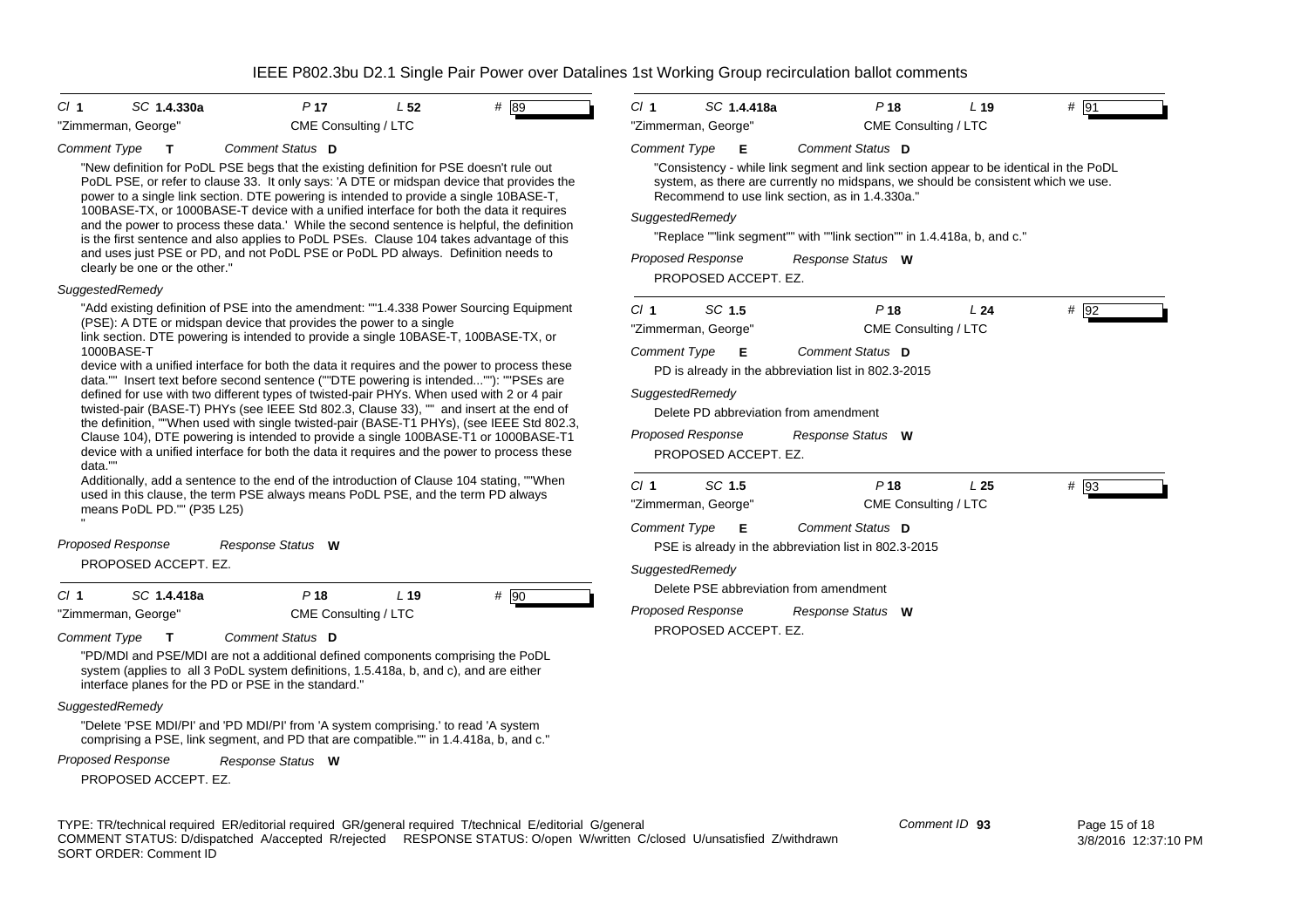| $#$ 94<br>$Cl$ 30<br>SC 30.15.1.1.7<br>P <sub>25</sub><br>L <sub>16</sub>                                                                                                                                                                                    | $Cl$ 45<br>SC 45<br>P29<br># 97<br>$L_6$                                                                                                                                                                                                                                                                                                                                       |
|--------------------------------------------------------------------------------------------------------------------------------------------------------------------------------------------------------------------------------------------------------------|--------------------------------------------------------------------------------------------------------------------------------------------------------------------------------------------------------------------------------------------------------------------------------------------------------------------------------------------------------------------------------|
| "Zimmerman, George"<br>CME Consulting / LTC                                                                                                                                                                                                                  | "Zimmerman, George"<br>CME Consulting / LTC                                                                                                                                                                                                                                                                                                                                    |
| Comment Type<br>Comment Status D<br>$\mathbf{T}$<br>"There is no transition from DETECTION to RESTART. Should be from<br>DETECTION_EVAL, which indicates mr_invalid_signature was set."                                                                      | <b>Comment Type</b><br>Comment Status D<br>E<br>"Editing instruction incorrectly formed: ""Insert row to add Power Unit Registers to Table 45-<br>1 as changed by P802.3bn as shown (unchanged rows                                                                                                                                                                            |
| SuggestedRemedy<br>Change DETECTION to DETECTION_EVAL                                                                                                                                                                                                        | not shown):"" should be ""Insert row to add Power Unit Registers to Table 45-1 (as<br>modified by IEEE Std 802.3bn-201x) directly above reserved row, and adjust reserved row<br>as follows (unchanged rows not shown):"""                                                                                                                                                     |
| <b>Proposed Response</b><br>Response Status W<br>PROPOSED ACCEPT. EZ.                                                                                                                                                                                        | SuggestedRemedy<br>see comment                                                                                                                                                                                                                                                                                                                                                 |
| SC 30.15.1.1.8<br>P <sub>25</sub><br># 95<br>$Cl$ 30<br>L31<br>"Zimmerman, George"<br>CME Consulting / LTC                                                                                                                                                   | <b>Proposed Response</b><br>Response Status W<br>PROPOSED ACCEPT. EZ.                                                                                                                                                                                                                                                                                                          |
| <b>Comment Type</b><br>Comment Status D<br>$\mathbf{T}$                                                                                                                                                                                                      | SC 45.2<br>P29<br>$CI$ 45<br>L <sub>18</sub><br># 98                                                                                                                                                                                                                                                                                                                           |
| directly from the state CLASSIFICATION to the state RESTART due to the pi_detecting                                                                                                                                                                          | "Zimmerman, George"<br>CME Consulting / LTC                                                                                                                                                                                                                                                                                                                                    |
| variable being asserted false and the pi_sleeping variable being asserted true these<br>variables are set whenever the RESTART state is entered. The transition is indicated by                                                                              | Comment Type<br>Comment Status D<br><b>ER</b>                                                                                                                                                                                                                                                                                                                                  |
| tclass timer done.<br>SuggestedRemedy                                                                                                                                                                                                                        | "Table 45-2, edit changing power unit MMD to address 13 from comment 323 needs to be<br>reflected here, changing the address from m.5.12 to m.5.13."                                                                                                                                                                                                                           |
| "Change ""due to the pi_detecting variable being asserted false and the pi_sleeping                                                                                                                                                                          | SuggestedRemedy                                                                                                                                                                                                                                                                                                                                                                |
| variable being asserted true"" to ""due to tclass_timer_done being asserted true""<br><b>Proposed Response</b><br>Response Status W<br>PROPOSED ACCEPT. EZ.                                                                                                  | "Change editing instruction to read ""Change Table 45-2 (as modified by IEEE Std 802.3bn-<br>201X) to update reserved row and insert row to add Power Unit Registers in Table 45-2,<br>below<br>reserved row for m.5.15:13 and immediately above row for register m.5.12 (inserted by<br>IEEE Std 802.3bn-201X) (unchanged rows not shown):"", and change reserved row edit to |
| SC 30.15.1.1.9<br>P25<br># 96<br>$Cl$ 30<br>$L$ 49<br>"Zimmerman, George"<br>CME Consulting / LTC                                                                                                                                                            | show change from m.5.15:13 to m.5.15:14, and change inserted row for ""m.5.12"" to read<br>""m.5.13""                                                                                                                                                                                                                                                                          |
| Comment Type<br>Comment Status D<br>ER<br>"logic sense of the variable is reversed. ""power_not_available variable being true."" -<br>variable is actually power available, and the referenced transition occurs when it is false."                          | <b>Proposed Response</b><br>Response Status W<br>PROPOSED ACCEPT. EZ.                                                                                                                                                                                                                                                                                                          |
| SuggestedRemedy                                                                                                                                                                                                                                              | $Cl$ 45<br>SC 45.2.7b<br>P30<br>L <sub>2</sub><br># 99                                                                                                                                                                                                                                                                                                                         |
| "Change ""power_not_available variable being true"" in BEHAVIOUR DEFINED AS of                                                                                                                                                                               | CME Consulting / LTC<br>"Zimmerman, George"                                                                                                                                                                                                                                                                                                                                    |
| 30.15.1.1.9 to ""power_available variable being false."""                                                                                                                                                                                                    | <b>Comment Type</b><br>E<br>Comment Status D                                                                                                                                                                                                                                                                                                                                   |
| Proposed Response<br>Response Status W<br>PROPOSED ACCEPT. EZ.                                                                                                                                                                                               | "Editing instruction incorrectly formed: ""added by P802.3bn."", should be ""inserted by<br>IEEE Std 802.3bn-201X.""                                                                                                                                                                                                                                                           |
|                                                                                                                                                                                                                                                              | SuggestedRemedy                                                                                                                                                                                                                                                                                                                                                                |
|                                                                                                                                                                                                                                                              | see comment                                                                                                                                                                                                                                                                                                                                                                    |
|                                                                                                                                                                                                                                                              | <b>Proposed Response</b><br>Response Status W<br>PROPOSED ACCEPT. EZ.                                                                                                                                                                                                                                                                                                          |
| TYPE: TR/technical required ER/editorial required GR/general required T/technical E/editorial G/general<br>COMMENT STATUS: D/dispatched A/accepted R/rejected RESPONSE STATUS: O/open W/written C/closed U/unsatisfied Z/withdrawn<br>SORT ORDER: Comment ID | Comment ID 99<br>Page 16 of 18<br>3/8/2016 12:37:10 PM                                                                                                                                                                                                                                                                                                                         |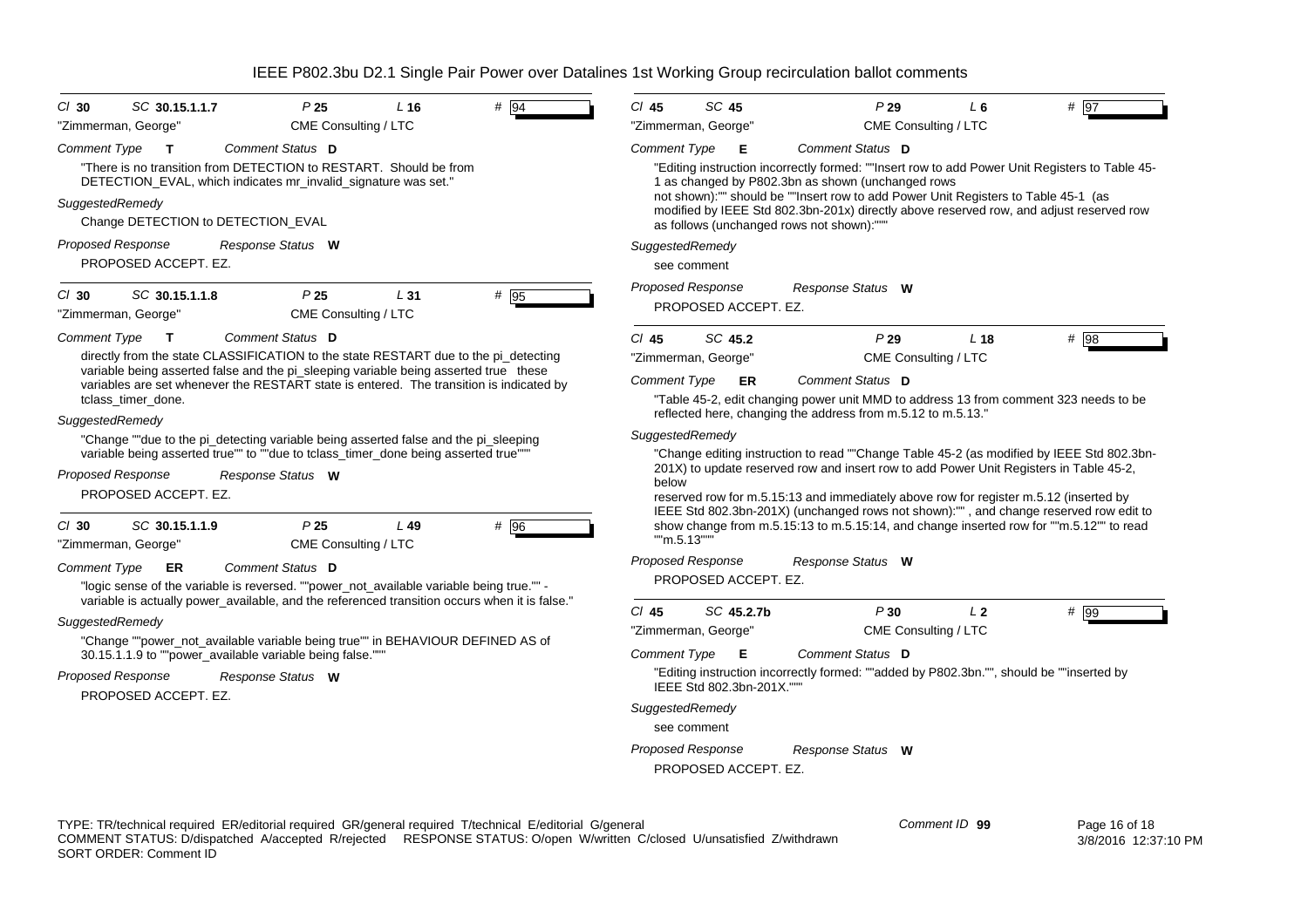| $CI$ 45                      | SC 45.2.7b                             | P30                                                                                                                                                                                                                                                                                | $L_4$                | # 100                                                                                                                                                                                                                              | $Cl$ 45                      | SC 45.2.7b.2.1                                   | P31                                                                                                                                                                                                                                                                                                                                                                                                                                                 | L48             | # 103                                 |
|------------------------------|----------------------------------------|------------------------------------------------------------------------------------------------------------------------------------------------------------------------------------------------------------------------------------------------------------------------------------|----------------------|------------------------------------------------------------------------------------------------------------------------------------------------------------------------------------------------------------------------------------|------------------------------|--------------------------------------------------|-----------------------------------------------------------------------------------------------------------------------------------------------------------------------------------------------------------------------------------------------------------------------------------------------------------------------------------------------------------------------------------------------------------------------------------------------------|-----------------|---------------------------------------|
| "Zimmerman, George"          |                                        |                                                                                                                                                                                                                                                                                    | CME Consulting / LTC |                                                                                                                                                                                                                                    |                              | "Zimmerman, George"                              | CME Consulting / LTC                                                                                                                                                                                                                                                                                                                                                                                                                                |                 |                                       |
| <b>Comment Type</b>          | E                                      | Comment Status D                                                                                                                                                                                                                                                                   |                      |                                                                                                                                                                                                                                    | Comment Type                 | $\mathbf{T}$                                     | Comment Status D                                                                                                                                                                                                                                                                                                                                                                                                                                    |                 |                                       |
| SuggestedRemedy              |                                        | "more than just table 45-211d are inserted by IEEE P802.3bq, bz, and bn; actually, IEEE<br>Std. 802.3bn inserts Tables 45-211a through g, hence the numbering is correct, but the<br>editor's note is incorrect, and the editor's note is redundant with the editing instruction." |                      |                                                                                                                                                                                                                                    |                              |                                                  | "The Power Removed bit as redefined is now duplicative of the overload bit. The overload<br>bit more correctly states the fault. 30.15.1.1.9 relies on this bit to count power being<br>denied because power_not_available is true. (variable is actually power_available, and it<br>transitions when it is false - see comment on 30.15.1.1.9)."                                                                                                   |                 |                                       |
|                              | Delete editor's note                   |                                                                                                                                                                                                                                                                                    |                      |                                                                                                                                                                                                                                    | SuggestedRemedy              |                                                  |                                                                                                                                                                                                                                                                                                                                                                                                                                                     |                 |                                       |
| Proposed Response<br>$CI$ 45 | PROPOSED ACCEPT. EZ.<br>SC 45.2.7b.1.1 | Response Status W<br>P30                                                                                                                                                                                                                                                           | L42                  | # 101                                                                                                                                                                                                                              |                              | from TRUE to FALSE."""                           | "Change bit name from ""Power Removed"" to ""Power Denied"" in title of 45.2.7b.2.1 and<br>Table 45-211. Change description in Table 45-211 of bit 13.1.15 to ""1=Power has been<br>denied due to power not available 0= Power has not been denied due to power not<br>available"" Change second sentence of 45.2.7b.2.1 from ""when the PSE state diagram<br>(see Figure 104-4) enters the state OVERLOAD."" to ""when power_available transitions |                 |                                       |
| "Zimmerman, George"          |                                        |                                                                                                                                                                                                                                                                                    | CME Consulting / LTC |                                                                                                                                                                                                                                    |                              | <b>Proposed Response</b>                         | Response Status W                                                                                                                                                                                                                                                                                                                                                                                                                                   |                 |                                       |
| <b>Comment Type</b>          | Е                                      | Comment Status D<br>"Enable power classification is bit 13.0.1, not 13.0.2, title and text are incorrect (3)                                                                                                                                                                       |                      |                                                                                                                                                                                                                                    |                              | PROPOSED ACCEPT. EZ.                             |                                                                                                                                                                                                                                                                                                                                                                                                                                                     |                 |                                       |
| instances)"                  |                                        |                                                                                                                                                                                                                                                                                    |                      |                                                                                                                                                                                                                                    | $Cl$ 45                      | SC 45.2.7b.2.3                                   | P32                                                                                                                                                                                                                                                                                                                                                                                                                                                 | $L$ 10          | # 104                                 |
| SuggestedRemedy              |                                        | Change 13.0.2 to 13.0.1 in title of 45.2.7b.1.1 and 2 instances in the text.                                                                                                                                                                                                       |                      |                                                                                                                                                                                                                                    |                              | "Zimmerman, George"                              | CME Consulting / LTC                                                                                                                                                                                                                                                                                                                                                                                                                                |                 |                                       |
| <b>Proposed Response</b>     | PROPOSED ACCEPT. EZ.                   | Response Status W                                                                                                                                                                                                                                                                  |                      |                                                                                                                                                                                                                                    | Comment Type                 | $\mathbf{T}$                                     | Comment Status D<br>"As defined, Latching High, the Invalid Signature bit will always be set on entry to the state<br>machine and will latch high. To be meaningful, it will always require two reads. This seems<br>unreasonable. (related to unsatisfied comment 333)"                                                                                                                                                                            |                 |                                       |
| $CI$ 45                      | SC 45.2.7b.1.2                         | P30                                                                                                                                                                                                                                                                                | L49                  | # 102                                                                                                                                                                                                                              | SuggestedRemedy              |                                                  |                                                                                                                                                                                                                                                                                                                                                                                                                                                     |                 |                                       |
| Comment Type                 | "Zimmerman, George"<br>Е               | Comment Status D<br>"PSE Enable bit is 13.0.0, not 13.0.1 as in the text."                                                                                                                                                                                                         | CME Consulting / LTC |                                                                                                                                                                                                                                    |                              | "Change ""This bit shall be set to               | one when the PSE detection state diagram (see Figure 104-5) enters the state<br>IDLE_DETECT."" to read ""This bit maps to the state variable mr_invalid_signature, and<br>latches high when mr_invalid_signature transitions from FALSE to TRUE.""                                                                                                                                                                                                  |                 |                                       |
| SuggestedRemedy              |                                        |                                                                                                                                                                                                                                                                                    |                      |                                                                                                                                                                                                                                    |                              | <b>Proposed Response</b>                         | Response Status W                                                                                                                                                                                                                                                                                                                                                                                                                                   |                 |                                       |
|                              | Change 13.0.1 to 13.0.0 (2 instances)  |                                                                                                                                                                                                                                                                                    |                      |                                                                                                                                                                                                                                    |                              | PROPOSED ACCEPT. EZ.                             |                                                                                                                                                                                                                                                                                                                                                                                                                                                     |                 |                                       |
| Proposed Response            |                                        | Response Status W                                                                                                                                                                                                                                                                  |                      |                                                                                                                                                                                                                                    | $Cl$ 45                      |                                                  |                                                                                                                                                                                                                                                                                                                                                                                                                                                     |                 |                                       |
|                              | PROPOSED ACCEPT. EZ.                   |                                                                                                                                                                                                                                                                                    |                      |                                                                                                                                                                                                                                    |                              | SC 45.5.3.13b<br>"Zimmerman, George"             | P33<br>CME Consulting / LTC                                                                                                                                                                                                                                                                                                                                                                                                                         | L <sub>51</sub> | # 107                                 |
|                              |                                        |                                                                                                                                                                                                                                                                                    |                      |                                                                                                                                                                                                                                    | Comment Type                 | Е                                                | Comment Status D<br>"Malformed editing instruction ""Insert 45.5.3.13b after 45.5.3.13b as shown below"""                                                                                                                                                                                                                                                                                                                                           |                 |                                       |
|                              |                                        |                                                                                                                                                                                                                                                                                    |                      |                                                                                                                                                                                                                                    | SuggestedRemedy<br>follows:" |                                                  | "Change to ""Insert 45.5.3.13b after 45.5.3.13a (inserted by IEEE Std 802.3bn-201X) as                                                                                                                                                                                                                                                                                                                                                              |                 |                                       |
|                              |                                        |                                                                                                                                                                                                                                                                                    |                      |                                                                                                                                                                                                                                    |                              | <b>Proposed Response</b><br>PROPOSED ACCEPT. EZ. | Response Status W                                                                                                                                                                                                                                                                                                                                                                                                                                   |                 |                                       |
|                              | SORT ORDER: Comment ID                 |                                                                                                                                                                                                                                                                                    |                      | TYPE: TR/technical required ER/editorial required GR/general required T/technical E/editorial G/general<br>COMMENT STATUS: D/dispatched A/accepted R/rejected RESPONSE STATUS: O/open W/written C/closed U/unsatisfied Z/withdrawn |                              |                                                  |                                                                                                                                                                                                                                                                                                                                                                                                                                                     | Comment ID 107  | Page 17 of 18<br>3/8/2016 12:37:10 PM |